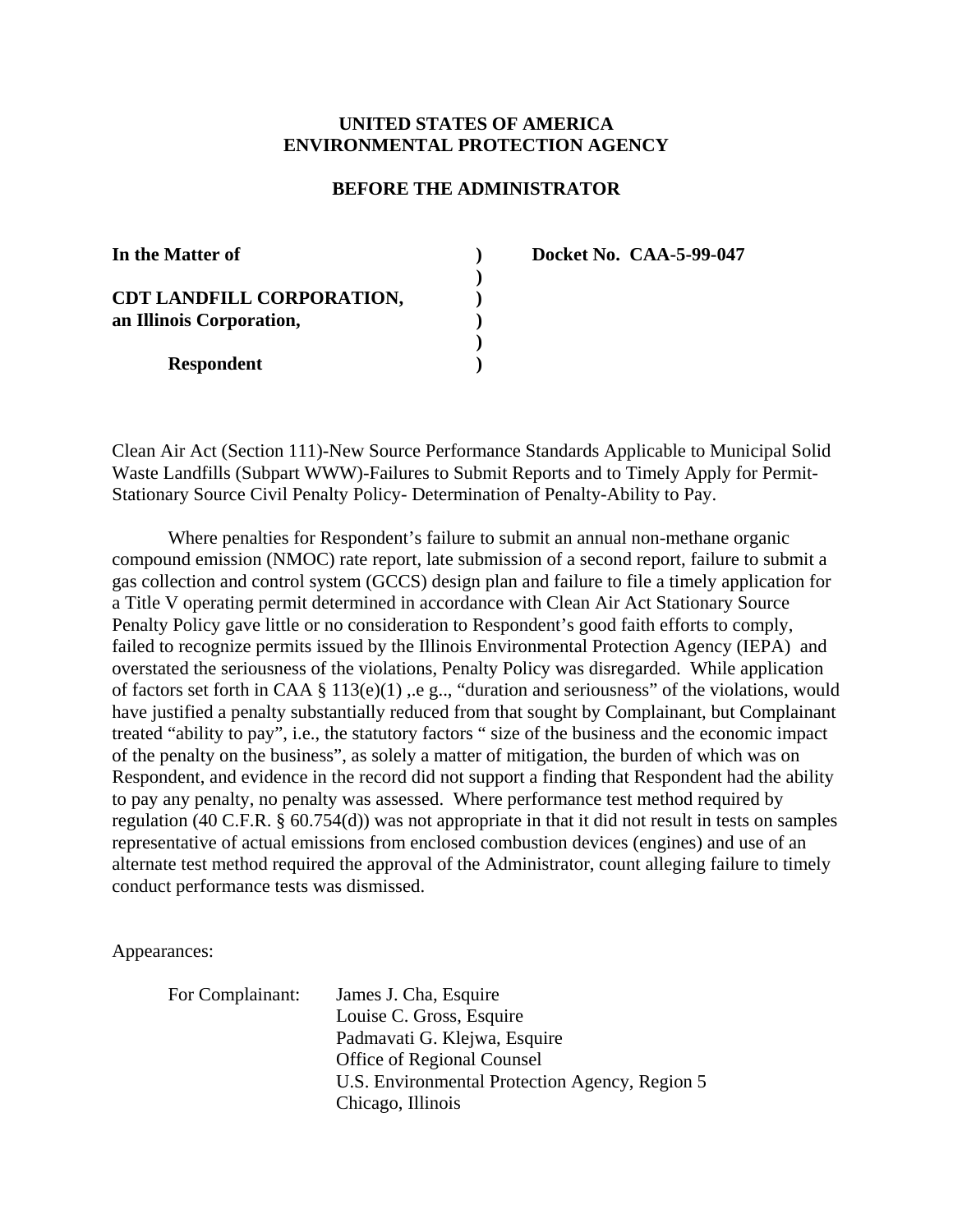For Respondent: Scott M. Hoster, Esquire Davis, Kaplan, Dystrup & Hoster, P.C. Joliet, Illinois

#### Initial Decision

This proceeding was initiated by a Complaint filed on September 30, 1999, by the Acting Director of the Air and Radiation Division, United States Environmental Protection Agency (U.S. EPA), Region 5 (Complainant) pursuant to Sections 111 and 113 of the Clean Air Act (CAA), 42 U.S.C. §§ 7411 and 7413. The Complaint alleges that CDT Landfill Corporation (CDT) (Respondent), a corporation doing business in the State of Illinois, violated certain provisions of 40 CFR Part 60, Subpart WWW (Subpart WWW rules), pertaining to New Source Performance Standards (NSPS) for Municipal Solid Waste (MSW) Landfills. Four counts of violation are alleged, for which Complainant proposes the assessment of a civil penalty of \$72,380. Specifically, the complaint alleges that CDT : 1) violated 40 CFR §§ 60.752(b) and 60.757(b) by failing to timely submit an annual non-methane organic compound (NMOC) emission rate report with the Administrator of the EPA or her delegate; 2) violated 40 CFR §§ 60.752(b)(2)(i) and 60.757(c) by failing to submit a gas collection and emission control system design plan within a year after reporting an NMOC emission rate greater than 50 megagrams per year; 3) violated 40 CFR §§ 60.752(b) and 70.5 by failing to timely file an application to obtain a Clean Air Act Permit Program (CAAPP) permit; and, 4) violated 40 CFR §§ 60.8 and  $60.752(b)(2)(iii)(B)$  by failing to timely conduct performance testing of its gas collection and emission control system.

Respondent answered under date of November 3, 1999, admitting certain factual allegations of the complaint, but denying others and alleging that "the penalty proposed is excessive."<sup>1</sup> This was considered to be a request for hearing.

An evidentiary hearing on this matter was held in Chicago, Illinois on January 17, 2001.

Prehearing proceedings included a "Motion to Limit Evidence at Hearing" filed by Complainant on January 9, 2001, and a "Motion to Exclude Evidence"filed by Complainant on January 12, 2001. These motions sought to bar Respondent from presenting evidence concerning its financial condition other than financial schedules submitted to Complainant on or about September 25, 1999, and to bar Respondent from moving into evidence the "Combined Balance Sheet As of September 30, 2000,'"which was submitted under cover of a letter from counsel, dated January 8, 2001. The former motion was based on the fact that Complainant had requested, and the ALJ had directed, Respondent to furnish financial and income statements, tax returns or other data, if Respondent intended to make its ability to pay the proposed penalty an

<sup>&</sup>lt;sup>1</sup>Answer, ¶ 36.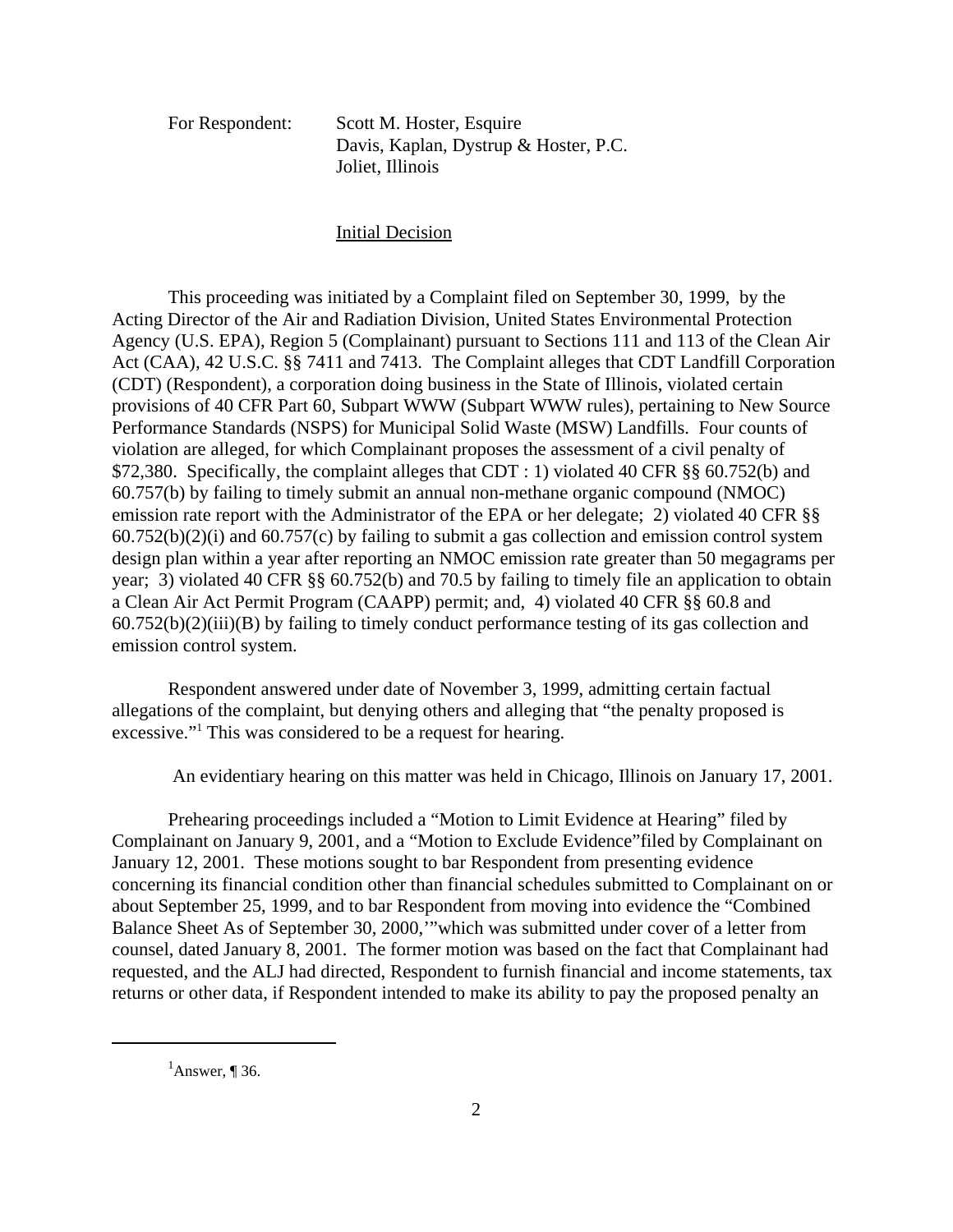issue. Complainant alleged that information supplied, financial schedules principally consisting of estimates of the cost of landfill closure, submitted by a letter, dated September 25, 2000, was totally inadequate. The latter motion was based on the contention that Respondent had ample opportunity to supply the information previously and upon the fact that Consolidated Rule 22.22(a) provides, inter alia, that documents or proposed exhibits which have not been made available to the other party at least 15 days prior to the hearing shall not be admitted into evidence in the absence of a showing of good cause. At the hearing, the Combined Balance Sheet was admitted into evidence over Complainant's objection, based upon the change in [Respondent's] circumstances (Tr. 21; R's Exh 25). The change referred to is the fact that CDT had withdrawn its application to the City of Joliet for an expansion of its landfill and allegedly was "out of business". The ALJ observed that "additional evidence [as to Respondent's financial condition] would be helpful." These matters are discussed infra in connection with Respondent's "ability to pay".

Based upon the entire record, including the proposed findings and conclusions of the parties and briefs submitted by Complainant<sup>2</sup>, I make the following:

# Findings of Fact

- 1. Respondent, CDT Landfill Corporation, is an Illinois corporation doing business in the State of Illinois.
- 2. Respondent operates a municipal solid waste (MSW) landfill located at 2851 Mound Road, Joliet, Illinois. The landfill, designated Site No. 1978170005 by the Illinois Environmental Protection Agency (IEPA), Division of Land Pollution Control, was opened in March, 1984, and began accepting waste in August, 1984, under Permit No.1983-19-OP. On November 13, 1990, the IEPA issued a supplemental permit authorizing CDT to modify the referenced solid waste management site by the installation of a landfill gas collection and management system in accordance with plans prepared by Geotech, Inc.  $(R's Exhs 7 \& 9)$ . Based upon an application submitted by CDT on June 14, 1991, the IEPA, Division of Air Pollution Control, issued a permit on December 3, 1991, for the construction of emission sources and/or air pollution control equipment consisting of the landfill gas recovery and flare system as described in the referenced application (R's Exh 13). Although labeled a "Construction Permit", this was arguably a joint construction / operation permit as it contained a firing rate limit of 48.6 million btu/hr, a yearly operating limit of 8,760 hours and other operating restrictions, e.g., no visible emissions from operation of the flare and the

<sup>&</sup>lt;sup>2</sup> Respondent has contented itself with submitting Proposed Findings of Fact and Conclusions of Law and has not submitted a separate brief.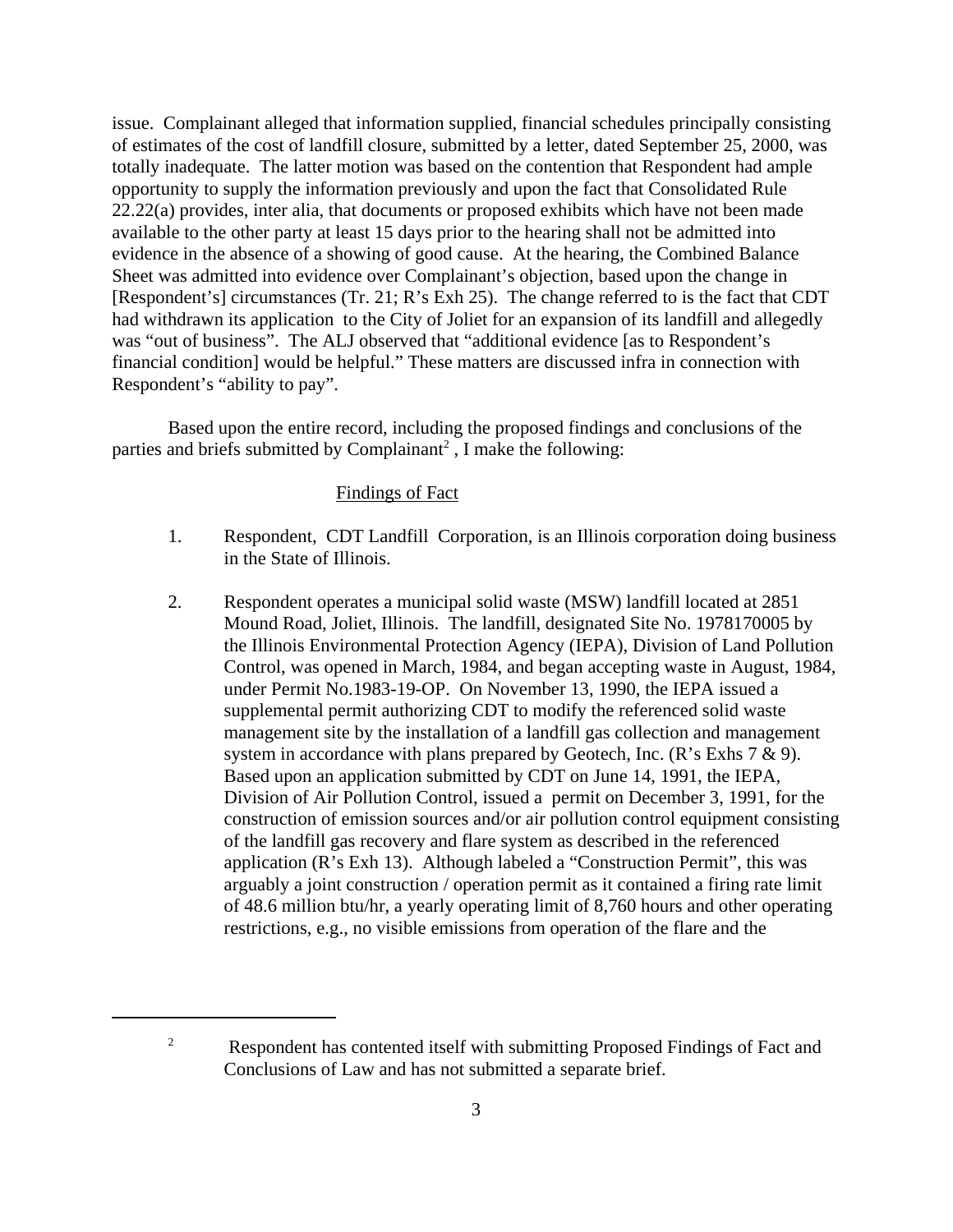temperature of the flare must be at least  $1400 \circ F$ .<sup>3</sup> Be that as it may, installation and operation of the gas collection and extraction system was approved by a letter from IEPA, dated April 29, 1998 (R's Exh 10). The landfill was closed in May 1993 and the IEPA determined that the closure was complete in accordance with CDT's closure plan and that the minimum 15-year post-closure period began running on March 31, 1997 ( Id.).

- 3. In June of 1991, CDT applied to the IEPA for a permit for a new solid waste management facility for the disposal of general municipal and non-hazardous special waste which was described, inter alia, as "adjacent to an existing facility". Although the heading of the IEPA letter, dated January 19, 1993, approving this application refers to "LPC # 1987170006-Will County, CDT Landfill Corp.- Expansion Site," the opening sentence of the letter, Permit No.1992-083-LF (R's Exh 11), is as follows: "Permit is hereby granted to CDT Landfill Corporation for a new solid waste management facility for the disposal of general municipal and non-hazardous waste consisting of a single unit with 58 acres of general disposal area adjacent to an existing facility, all in accordance with the application and plans prepared by Donald L. Reger, P.E." This was both a construction and an operating permit issued by the IEPA, Division of Land Pollution Control. This unit or facility apparently began accepting waste in June, 1993. On October 29, 1999, the IEPA, Bureau of Land, issued "Permit Modification No. 28 to Permit No. 1992-083-LF ....approving modification of an existing municipal solid and non-hazardous special waste landfill in accordance with the application signed and sealed by Mandev S. Rehal, P.E. on November 4, 1998..." (R's Exh 12). Among other things, Modification No. 28 conditionally approved operating authorization for a landfill gas extraction/collection system.
- 4. On April 13, 1995, CDT entered into a Gas Rights Agreement with KMS Joliet Power Partners, L.P., a limited partnership (KMS), for the purpose of authorizing KMS to extract landfill gas from the landfill premises (C's Exh 19). Among other things, the Agreement recited that KMS is a co-generation and independent project-developer, experienced in the development, ownership and operation of energy projects which utilize landfill gas as a fuel source or end product (Article I, Section 1.1). The Agreement further recited that the parties desire that KMS install, own and operate, under the control of CDT, the Gas Management System

<sup>&</sup>lt;sup>3</sup> The permit is subject to the Standard Conditions For Construction/Development Permits issued by the IEPA (1985) and Paragraph 6 of that document provides in part (a): Unless a joint construction/operation permit has been issued, a permit for operating shall be obtained from the Agency before the facility or equipment covered by this permit is placed into operation. The addition of the phrase "shall be capable of" would have removed the ambiguity as to whether it was intended to be an operating as well as a construction permit.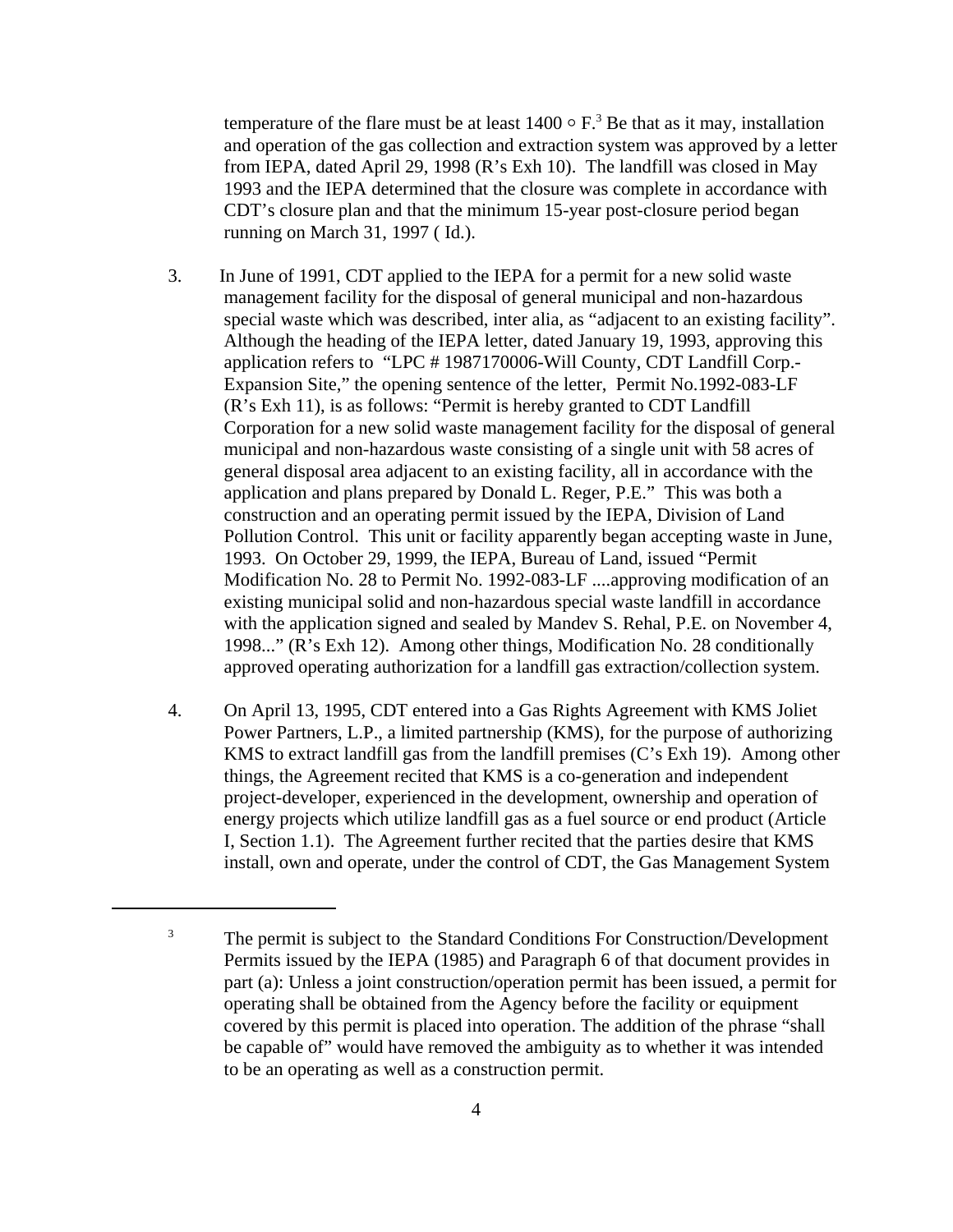within that portion of the Landfill identified as Site No.1978170005, that CDT assume full responsibility for the installation of a gas management system to extract landfill gas from that portion of the Landfill identified as Site No. 1978170006, subject to the provisions of Section 6.4, and that KMS shall operate such Gas Management System under the control of CDT (Section 1.5).

- 5. Section 2.8 of the Agreement defined the "Gas Management System"<sup>4</sup> and provided that " (u)pon installation, the Gas Management System shall be deemed a part of the Landfill." The Agreement contemplated that KMS would assign certain of the rights granted to KMS thereunder to a third party which would own the Gas Management System and extract and sell the landfill gas as fuel, that KMS would purchase the gas and use it to generate electricity, that KMS would construct, own and operate an electric generating facility on the Landfill Premises and that CDT has agreed to lease to KMS a site located on the Landfill Premises for the purpose of constructing and operating the Project Facility. "Project Facility" was defined in Section 2.22 as meaning all machinery, equipment and fixtures utilized to generate Product and installed, owned and operated by KMS on a portion of the Landfill Premises leased from CDT.
- 6. Section 6.4 of the Agreement referred to in finding 4 provided in part that CDT shall have the obligation to install facilities to extract landfill gas from that portion of the Landfill designated as Site No. 1978170006 so that landfill gas from that portion of the Landfill is available to fuel the Project Facility, and to install all equipment necessary for the delivery to the Gas Management Facility of landfill gas extracted from that portion of the Landfill designated as Site No.1978170006. Section 6.5 of the Agreement provided that after installation by CDT of the facilities and equipment described in Section 6.4, KMS shall assume full responsibility for the routine maintenance, repair, replacement and operation of said facilities and equipment. Section 7.1 of the Agreement provided that KMS shall, at its sole cost and expense, secure all permits, authorizations, approvals (including siting approvals) and any easements and rights-of-way off CDT's property, necessary for the extraction of landfill gas from the Landfill Premises, the generation of electricity from landfill gas and the transmission of that electricity to the purchaser (Commonwealth Edison). Section 7.4 provided that KMS shall be responsible for compliance with all applicable laws in the

<sup>&</sup>lt;sup>4</sup> Section 2.8 defined the "Gas Management System" as meaning that physical collection system consisting of gas collection walls, lateral pipes, header pipes, valves, flexible hosing, connectors, condensate sumps, condensate collection lines, air compression lines, centrifugal blowers, thermal destruction flare, and all appurtenant and ancillary housing and protective devices installed and operated for the purpose of managing landfill gas at the Landfill Premises and preventing the escape or migration of landfill gas into the ambient environment.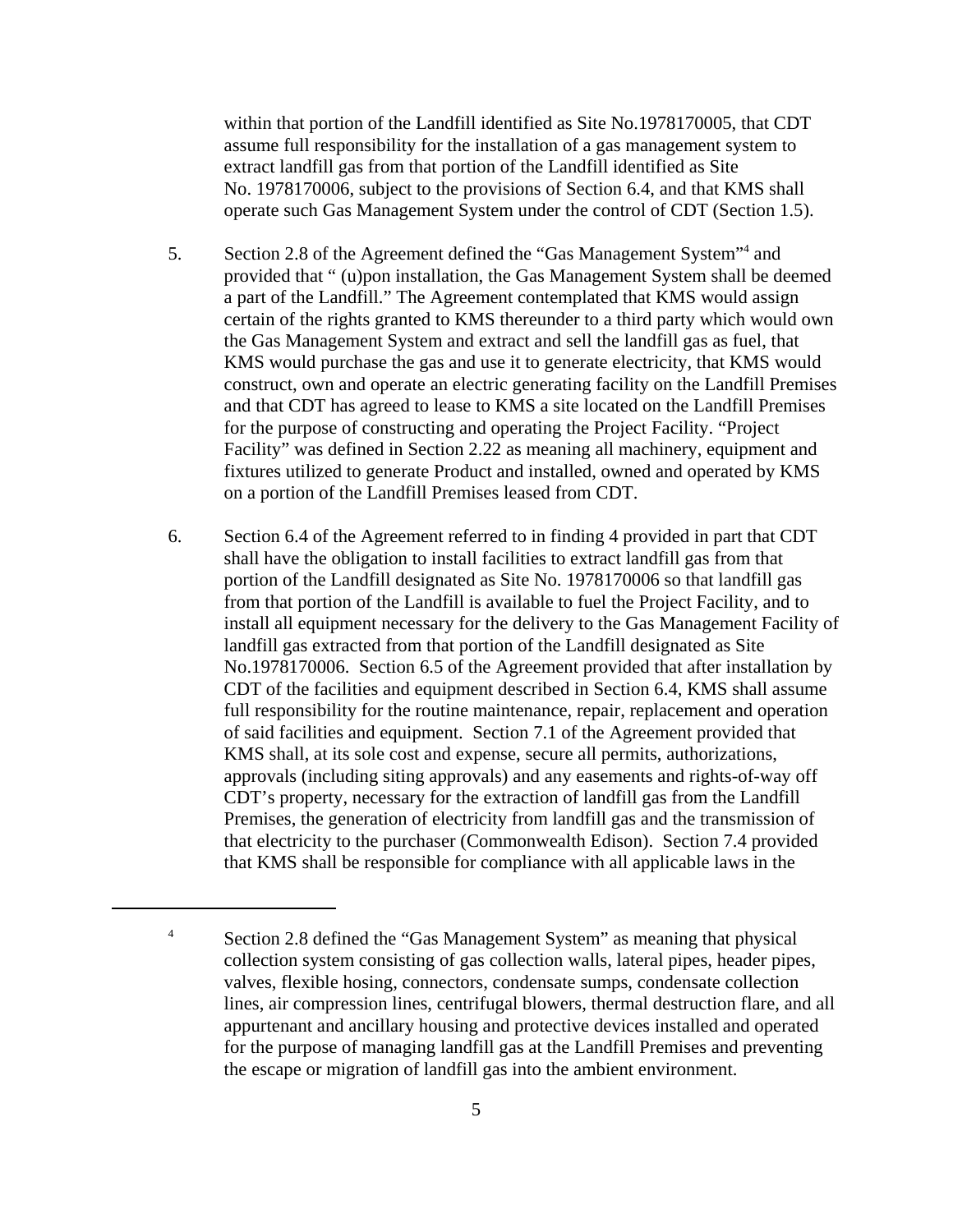performance of its obligations hereunder with respect to the Project Facility, the Gas Management System and the gas management system to be installed by CDT on Site No. 197817006, including environment laws involving land, air, water and noise.

7. On August 14, 1995, IEPA, Division of Air Pollution Control, issued a Construction Permit to KMS for the construction of two (2) process gas power combustors at the CDT landfill.<sup>5</sup> An operating permit for these combustors was issued by IEPA, Division of Air Pollution Control on June 24, 1999 (R's Exh 16). On July 17, 1998, IEPA issued a construction permit to KMS Macon Power for the construction at the CDT landfill of two 21.6 mmBtu/hr reciprocating engines fueled by landfill gas.<sup>6</sup> KMS' application for an operating permit for these engines was determined to be incomplete apparently because of NSPS and the reasons for this determination were addressed in a letter from KMS Energy, Inc., dated August 30, 1999 (R's Exh 8). Among other things, the letter stated: The engines for which an operating permit is required are internal combustion engines which in combination with two existing engines are designed to reduce NMOC emissions by 98 weight percent or reducing the outlet NMOC concentration of all control vents to less than 20 parts per million by volume (ppmv), dry basis as hexane at 3 percent oxygen  $(40 \text{ CFR} \text{ § } 60.752 \text{ (b)}(2)(iii)(B))$ . Additionally, the letter states that KMS will operate the NMOC control system so as to comply with 40 CFR § 60.753 [Operational standards for collection and control systems] and notifies IEPA that the CDT Landfill will be closed as of August 1999.<sup>7</sup> Regarding the latter statement, the estimated active life span of Site

<sup>6</sup> R's Exhibit 15. The permittee is incorrectly identified as "KMS Macon Power"which apparently refers to a landfill located in and operated by Macon County where KMS performs services similar to those performed for CDT. It is clear, however, that the permit is intended to apply to activities at the CDT Landfill, because the address given, 2851 Mound Road, Joliet, is that for CDT. This is confirmed by Item 1 of the KMS Chronology (R's Exh 18).

<sup>7</sup> Section 60.753 provides in part that "(e)ach owner or operator of an MSW landfill with a gas collection and control system used to comply with the provisions of  $\S 60.752(b)(2)(ii)$  of this subpart shall: (a) Operate the collection system such that gas is collected from each area, cell or group of cells in which

<sup>&</sup>lt;sup>5</sup> R's Exhibit 14. The preamble to the regulation (61 Fed. Reg. 9905 et seq., March 12, 1996) states that best demonstrated technology (BDT) is a combustion device capable of reducing NMOC emissions by 98 weight-percent (Id.9907). The cited preamble further states that while energy recovery is strongly recommended, the cost analysis is based on open flares because they are applicable to all affected and designated facilities regulated by the standards and EG.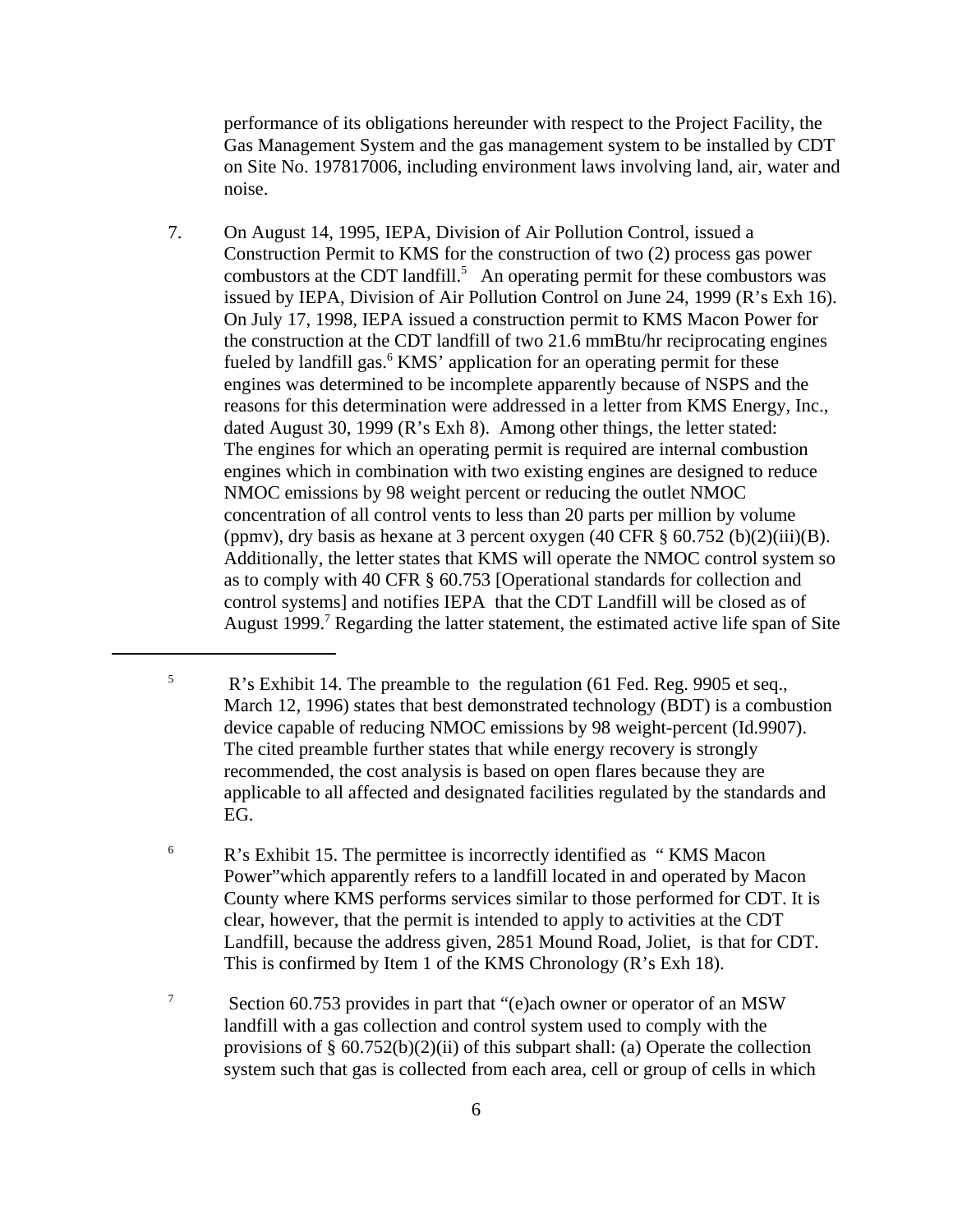No. 1978170006 was five years (finding 15). CDT withdrew its application for an expansion of the landfill to include an additional 24-acre parcel of land when it appeared that the application would not be approved by the Joliet City Council (Chicago Tribune article, dated September 28, 2000, C's Exh. 21).

- 8. Regulations applicable to municipal solid waste landfills, 40 C.F.R. Part 60, Subpart Cc-Emission Guidelines and Compliance Times for Municipal Solid Waste Landfills and Subpart WWW-Standards of Performance for Municipal Solid Waste Landfills-were promulgated on March 12, 1996 (61 Fed. Reg.9919, March 12, 1996) and in accordance with  $\S 111(b)(1)(B)$  of the Act were effective on promulgation. The Subpart Cc emission guidelines apply to each existing MSW landfill for which construction, reconstruction, or modification was commenced before May 30, 1991 (§ 60.32c(a)). The provisions of Subpart WWW apply to each municipal solid waste landfill that commenced construction, reconstruction or modification after May 30, 1991 (§ 60.750(a)). Modification means an increase in the permitted volume design capacity by either vertical or horizontal expansion based on its design capacity as of May 30, 1991.<sup>8</sup> Physical or operational changes made to an existing MSW landfill solely to comply with Subpart Cc of this part are not considered construction, reconstruction, or modification for the purposes of this section  $(\frac{8}{8}, \frac{60.32c(b)}{60.750(a)})$ . Section 60.752(b) provides that the owner or operator of an MSW landfill subject to this subpart with a design capacity greater than or equal to 2.5 megagrams and 2.5 million cubic meters is subject to part 70 or part 71 permitting requirements.
- 9. The regulations define municipal solid waste landfill or MSW landfill as meaning an entire disposal facility in a contiguous geographical space where household

waste has been placed for:5 years or more if active; or (2) 2 years or more, if closed or at final grade. In addition, § 60.753(e) provides in part: Operate the system such that all collected gases are vented to a control system designed and operated in compliance with  $\S 60.752(b)(2)(iii)$ .

Section 60.751. This is the definition added to Subpart WWW by the amendments, corrections, and clarifications effective August 17, 1998 (63 Fed.Reg.32743, June 16, 1998). Prior to the amendment, the general new source definition applied which provided with certain exceptions that any physical or operational change to an existing facility which results in an increase in the emission rate to the atmosphere of any pollutant to which a standard applies shall be considered a modification within the meaning of Section 111 of the Act (§ 60.14(a)).Because the amended definition restricts rather than expands the meaning of " modification" as applied to landfills, persons subject to the regulation are not adversely affected thereby. 8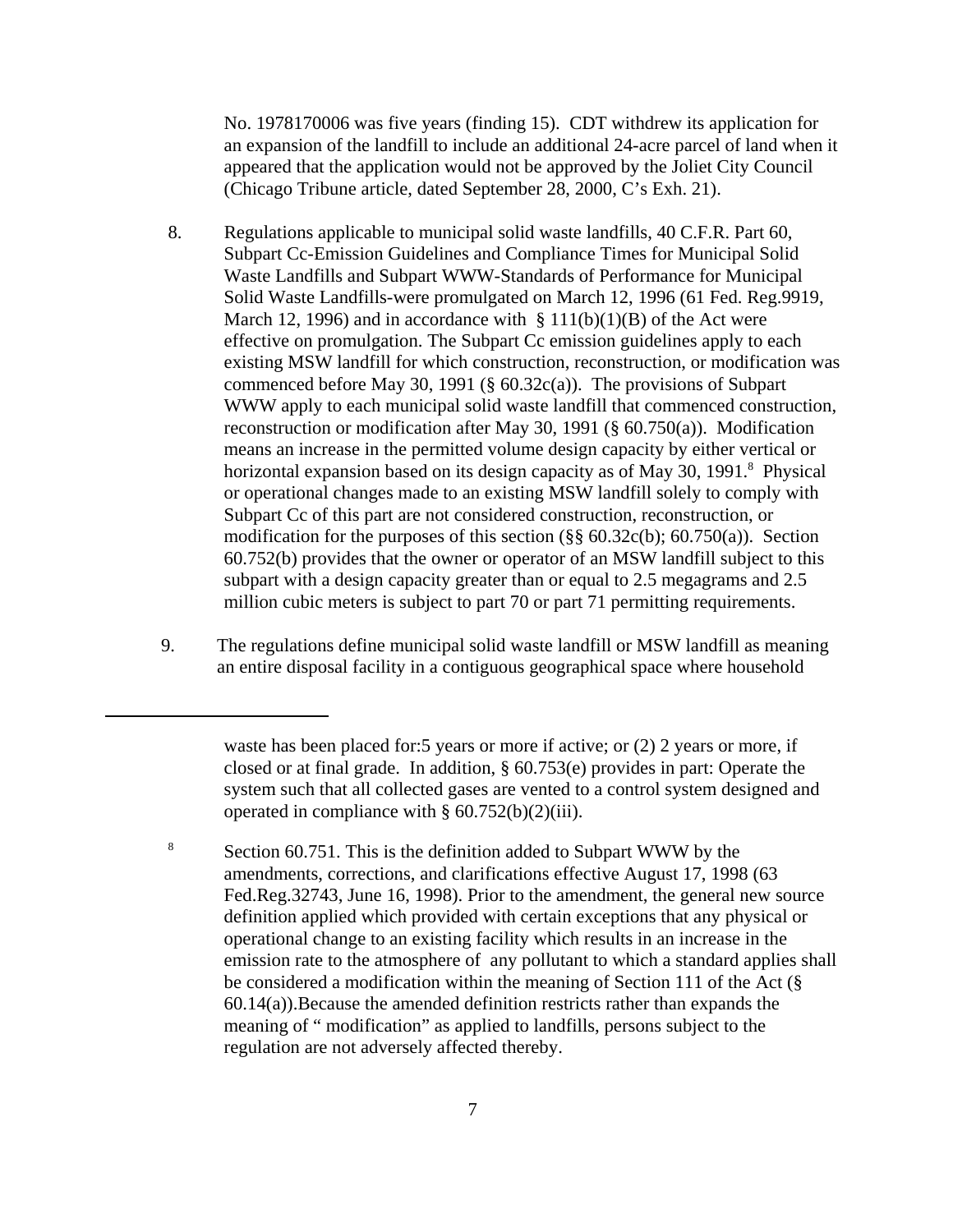waste is placed in or on land  $(\frac{8}{6}, \frac{60.31}{c})$ ; 60.751). The cited definition goes on to provide that an MSW landfill may receive other types of RCRA Subtitle D wastes and that "( p)ortions of an MSW landfill may be separated by access roads." Further that "(a)n MSW landfill may be publicly or privately owned " and "may be a new MSW landfill, an existing MSW landfill or a lateral expansion." Section 60.752(a) provides that each owner or operator of an MSW landfill having a design capacity less than 2.5 megagrams by mass or 2.5 million cubic meters by volume shall submit an initial design capacity report to the Administrator as provided by § 60.757(a). Landfill owners or operators were required to file an amended design capacity report when an increase in the maximum design capacity resulted in a maximum design capacity equal to or greater than 2.5 million megagrams and 2.5 million cubic meters.<sup>9</sup>

10. Section 60.757 is entitled "Reporting requirements" and provides in part that "(e)xcept as provided in §  $60.752(b)(2)(i)(B)$ , (a) each owner or operator subject to the requirements of this subpart shall submit an initial design and capacity report to the Administrator."<sup>10</sup> Section  $60.752(b)$  provides that each owner or operator of an MSW landfill having a design capacity equal to or greater than 2.5 million megagrams and 2.5 million cubic meters, shall either comply with paragraph (b)(2) of this section or calculate an NMOC emission rate for the landfill using the procedures specified in § 60.754. Section 60.752 (b)(2) provides that, "( i)f the calculated emission rate is equal to or greater than 50 megagrams per year, the owner or operator shall:(i) submit a collection and control system design plan prepared by a professional engineer to the Administrator within one year." The NMOC emission rate calculations specified in § 60.754 are not an alternative to the requirement that landfills having NMOC emission rates equal to or greater than 50 megagrams submit a collection and control system design plan, because § 60.752(b) goes on to provide that the NMOC emission rate shall be recalculated annually,

<sup>&</sup>lt;sup>9</sup> Section 60.752(a)(1) provides that the owner or operator shall submit to the Administrator an amended design capacity report as provided for in § 60.757.(a)(3), which in turn provides that an amended design capacity report shall be submitted to the Administrator within 90 days of an increase in the maximum design capacity of the landfill to or above 2.5 million megagrams or 2.5 million cubic meters.

<sup>&</sup>lt;sup>10</sup> The design capacity report required by  $\S$  60.752(a) was due by June 10, 1996, for landfills that commenced construction, modification, or reconstruction on or after May 30, 1991, but before March 12, 1996, or within 90 days after the date construction, modification or reconstruction commenced for landfills that commence construction, modification or reconstruction on or after March 12, 1996 (§  $60.757(a)(1)(i)$  and (ii)). See, however, finding 14 for an IEPA modification of the June 10, 1996, date.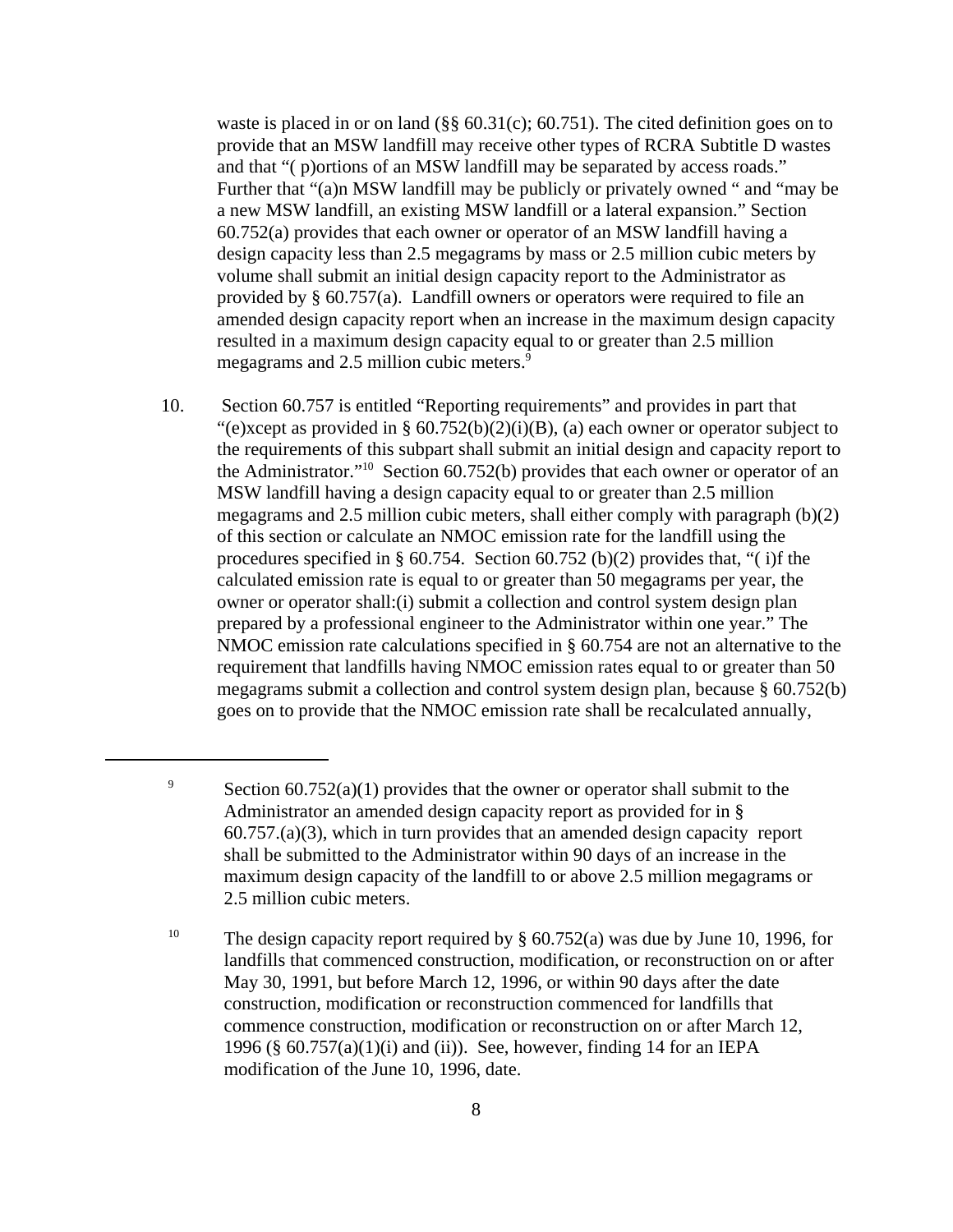except as provided in §  $60.757(b)(1)(ii)$ , and §  $60.754$  makes it clear that, if the calculated or recalculated NMOC emission rate is equal to or greater than 50 megagrams per year § 60.752(b)(2) applies whether Tier 1, Tier 2 or Tier 3 procedures are used. In accordance with  $\S 60.752(1)$ (2)(ii), a collection and control system that captures the gas generated within the landfill as required by paragraphs  $(b)(2)(ii)(A)$  or  $(B)$  or  $(b)(2)(iii)$  of this section shall be installed within 30 months after the first annual report in which the emission rate equals or exceeds 50 megagrams per year, unless Tier 2 or Tier 3 sampling demonstrates that the emission rate is less than 50 megagrams per year, as specified in  $\S 60.757(c)(1)$  or (2). Section  $60.752(b)(2)(iii)(B)$  provides in part that the reduction efficiency or parts per million by volume shall be established by a performance test to be completed no later than 180 days after the initial startup of the approved control system using the test methods specified in § 60.754(d). Section 60.757 (b) provides that each owner or operator subject to the requirements of this subpart shall submit an NMOC emission rate report to the Administrator initially and annually thereafter, except as provided in paragraphs  $(b)(1)(ii)$  or  $(b)(3)$  of this section.<sup>11</sup>

- 11. On October 8, 1996, CDT by counsel submitted to IEPA an Initial Design Capacity and Non Methane Organic Compounds ("NMOC") Emission Rate Report for its Site No. 1978170006 (R's Exh 1). Among other things, the Report indicated that the landfill was adjacent to Site No. 1978170005, that it was a "new" MSW landfill, that it had IEPA land permits Nos. 1993-083-LF (DE) and 1993-058-SMO (OP) issued on January 19,1993, and June 4, 1993, respectively, and an air construction permit , No. 91060054, issued on December 3, 1991. The Report also indicated that it began accepting solid waste in June 1993, that it had a maximum design capacity of 1.41 million Mg (megagrams)  $1.98 \text{ m}^3$ (cubic meters) and that it occupied 58.1 acres. Because the design capacity was less than 2.5 million Mg or 2.5 million cubic meters, NMOC emission calculations were not included.
- 12. On November 18, 1996, CDT by counsel submitted to IEPA an Initial Design Capacity and Non Methane Organic Compounds ("NMOC") Emissions Rate

Section  $60.757$  (b) $(1)(ii)$  provides in part that if the estimated NMOC emissions rate as reported in the annual report to the Administrator is less than 50 megagrams per year in each of the next 5 consecutive years, the owner or operator may elect to submit an estimate of the NMOC emission rate for the next five year period in lieu of an annual report. Section 60.757(b)(3) provides that each owner or operator subject to the requirements of this subpart is exempted from the requirements of paragraphs (b)(1) and (2) of this section, after the installation of a collection and control system in compliance with  $\S$  60.752(b)(2)., during such time as the collection and control system is in operation and in compliance with §§ 60.753 and 60.755. 11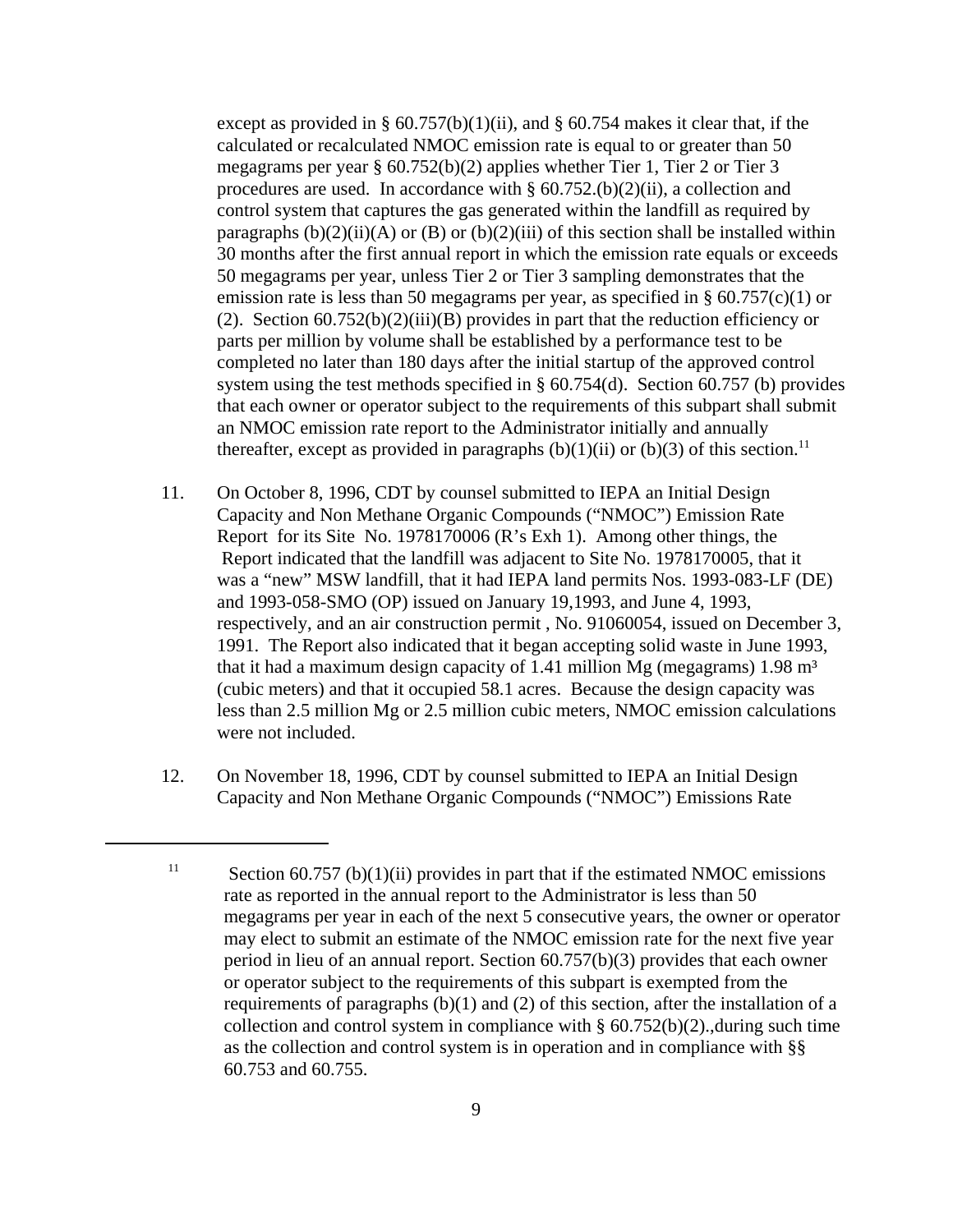Report for its Site No. 1978170005 (R's Exh 2). Among other things, this Report stated that the site was adjacent to Site No. 1978170006, that the facility was a closed MSW landfill which has accepted waste since November 8, 1987, and that it has IEPA land Permit Nos. 1983-19-DE and 1983-19-OP; 1992-136-SP, issued on March 7, 1984, August 3, 1984, and June 9, 1992, respectively. The Report further states that this landfill first accepted solid waste in August of 1984 and was closed in May of 1993. The maximum design capacity of this landfill is reported as 2.06 million Mg (2.89 million cubic meters) and it is reported to have occupied 73 acres. Again, because the design capacity was considered to be below 2.5 million Mg , NMOC emission calculations were not included.<sup>12</sup>

13. A memorandum, dated December 30, 1996, from Kim Swanson, a paralegal in the offices of counsel for CDT, to Frank Acevedo, EPA, refers to a letter from IEPA, dated May 21, 1996 (R's Exh 6), which announced Federal reporting requirements for the control of NMOC emissions from MSWLs, summarizes the factual situation regarding the two IEPA sites at the CDT Landfill, refers to the filing of separate Design Capacity and NMOC reports for the MSWL landfills designated as IEPA Site Nos.1978170006 and 1978170005 described in findings 11 and 12, and states that in a telephone conversation on November 19, 1996, with Dixon Nwaji of IEPA, he (Swanson) was informed that both reports were rejected because one report should be submitted covering both sites (R's Exh 4). As a basis for his position, Mr. Nwaji reportedly cited the [Answer to] Question No.4 in the Municipal Solid Waste and Landfill New Source Performance Standards and Emission Guidelines-Questions And Answers (No.10 in the 1998 version in the record, C's Exh 26), which is misleading without the factual predicate for the questions, because in the example given the original landfill was only in the process of closing and was still accepting waste. 13 Moreover, the example assumes the matter at issue, because it

 $12$  The preamble to the amendments and clarifications to the regulation states that if a landfill design capacity is less than either 2.5 million Mg or 2.5 million cubic meters, the landfill is exempt from all provisions except the design capacity report (63 Fed. Reg.32745-746, June 16, 1998). The basis of this exemption is not apparent because, although §60.752(a)(2) refers to a design capacity exemption in paragraph (a) by which landfills with a design capacity less than 2.5 million megagrams by volume or 2.5 million cubic meters by mass were exempt from the requirements of  $\S$  60.752 (b) through  $\S$  60.759 of this subpart, paragraph (a) of § 60.752 does not contain any such exemption.

<sup>&</sup>lt;sup>13</sup> Question No. 10 is as follows: Question: How are contiguous or adjacent landfills handled? For example, a county landfill, built in the early 1970s, is in the process of closing, however, it is still accepting waste. As an expansion to the existing landfill, another cell obtained a permit in February 1993, but is still under construction. These two landfill sites are separated by an access road. In order to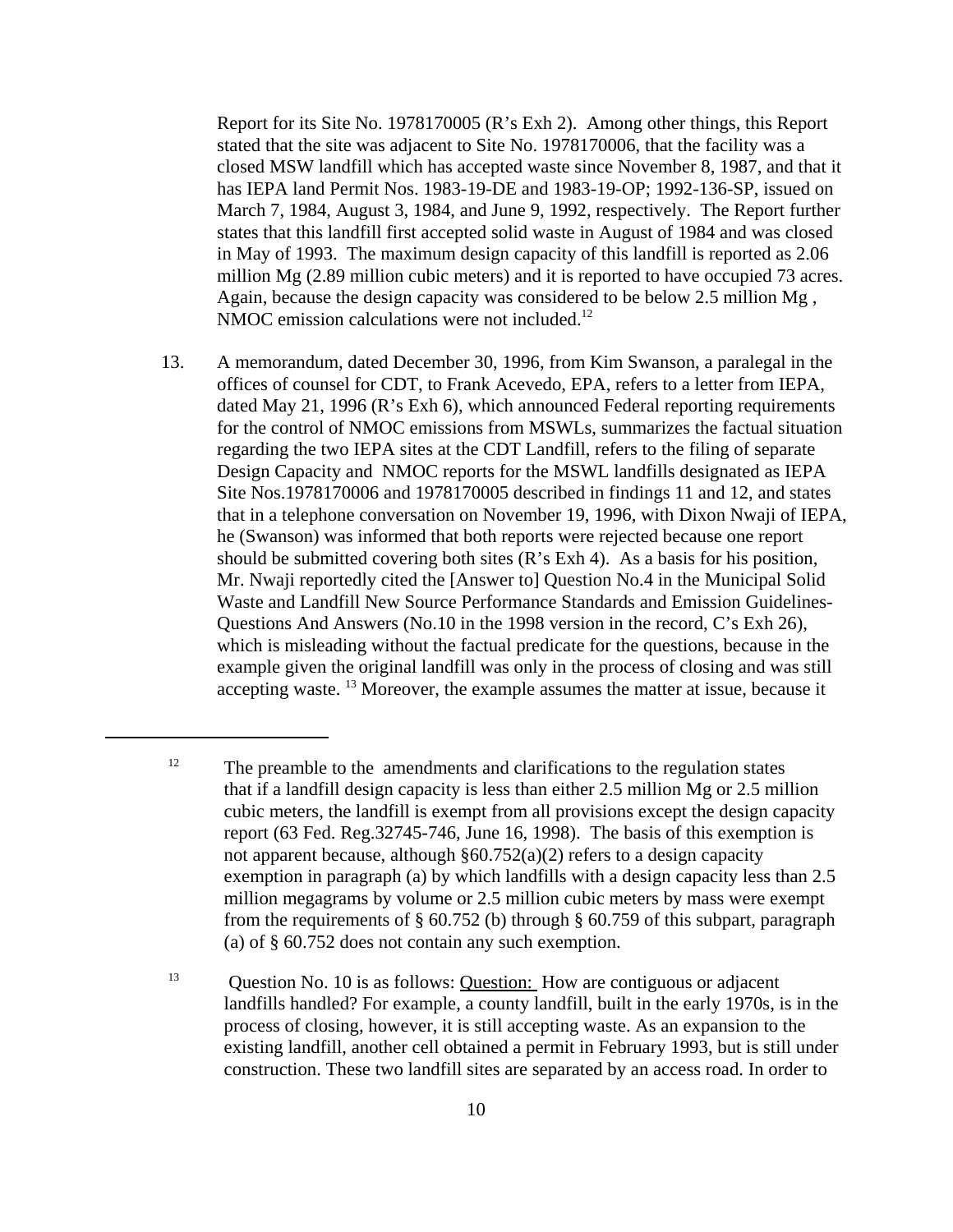refers to an expansion of the existing landfill. Also, the example refers to a "cell" as being permitted, which is realistic only in the sense that a "cell" is part of a permitted landfill<sup>14</sup>. Although the term "cell" is not defined in the regulation, Ms. Michele Laur, an environmental engineer involved in the promulgation of the MSWL air regulations, explained the common understanding of the term as applied to landfills. She described landfills as large parcels of land, which are not filled all at one time, but are broken into grids that we call "cells" (Tr. 88, 89). She explained that as one cell receives all of the waste that it can handle [i.e., is filled], a new cell is prepared by putting in a liner which is required by Subtitle D regulations [40 C.F.R.§ 258.40]. Mr. Swanson's memorandum asserted that CDT Landfill Corp. IEPA Site 1978170006 is a new landfill, not a modification of Site No. 1978170005, and that IEPA Site No. 1978170006 is not a cell of IEPA Site No. 1978170005. Additionally, the memorandum stated that the IEPA Initial Capacity and NMOC Emission Rate Report form was not designed to accommodate reporting from two separate landfill sites, and argued that there were two separate sites, having separate site and permit numbers, although their mailing address is the same and they are owned by the same corporation. Mr. Acevedo was asked for his advice in the matter.

14. A memorandum to the File, dated February 10, 1997, by Mr. Swanson, identified in finding 13, recites the separate Initial Design Capacity and NMOC reports submitted by CDT and the conversations with Dixon Nwaji wherein he was informed that EPA interpreted the rule as requiring a combined report for all sites owned by one company [at one or adjacent locations] and it made no difference that the sites had separate numbers, because, inter alia, Land Division numbers are separate from Air Division numbers and the Air Department did not recognize land numbers. The memo recounts efforts to obtain a more definitive answer from EPA

calculate its emissions, is this considered one landfill or two? Also, is the addition of these cells a modification, or would it be considered a new source? Another county landfill has two cells separated by a county road. Is this considered one landfill or two? A third landfill has cells or sites separated by a golf course. Answer : A landfill is considered a single landfill if the cells are contiguous and under common ownership or control, even if a road or golf course separates the cells. This is the historical interpretation for source definition for all NSPS, and it has been adopted for landfills. The addition of a cell that increases the volumetric design capacity for one of these cells would be considered a modification, not the opening of a separate new landfill. A modification causes the entire landfill (the permitted cells and the newly permitted cell) to become subject to the NSPS.

<sup>&</sup>lt;sup>14</sup> Among the definitions of "cell" is a small compartment, receptacle or cavity. Webster's Third International Dictionary of the English Language (1981)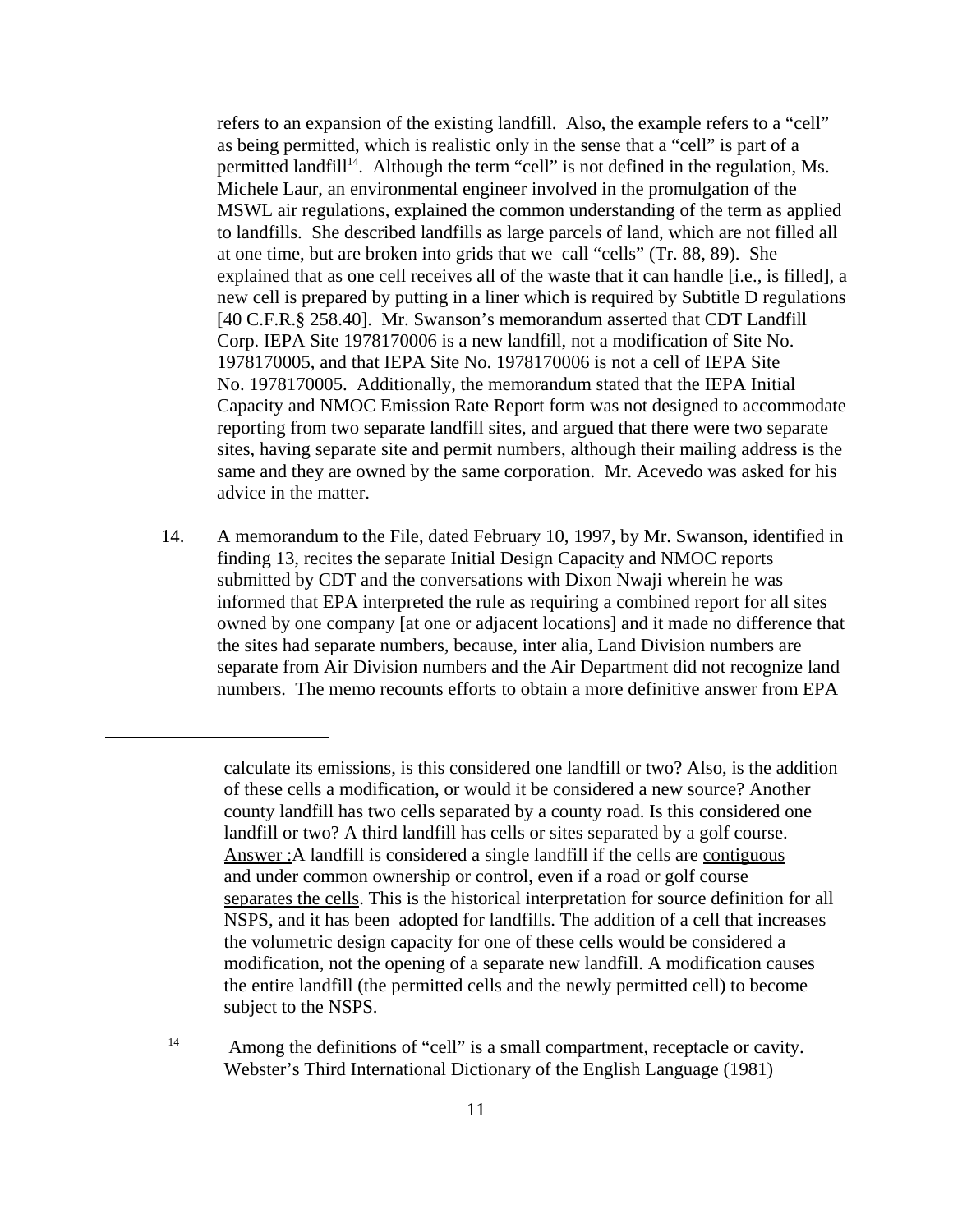in Washington with the result that several days after January 30, 1997, Mr. Swanson was notified that CDT should file a combined report covering both sites. Mr. Nwaji reportedly assured Mr. Swanson that CDT would not be penalized for the late submittal because the separate reports were previously submitted in a timely manner. Although, as noted in finding 10 the federal regulation, §  $60.757(a)(1)$ , reflects that an initial design capacity report was to be submitted on or before June 10, 1996, an IEPA letter, dated August 19, 1996, from the Division of Air Pollution Control " To All Municipal Solid Waste Landfill Facilities" concerning, inter alia, federal reporting requirements for NMOC emissions, states that required information should be reported to the Agency no later than October 1, 1996 (R's Exh 6).

- 15. CDT submitted a combined Initial Design Capacity and NMOC Emission Rate report covering Site Nos. 1978170005 and 1978170006 under date of March 5, 1997 (R's Exh 3). This Report in common with the separate reports submitted to the IEPA for the mentioned sites were on forms promulgated by the IEPA, but unlike the separate report submitted for Site No. 1978170006 on October 8, 1996, had not been updated to reflect the modified reporting date deadline of October 1, 1996. The form provides at ¶ 3 that a separate form must be submitted for each landfill. The Report here states that "(a)s per Dixon Nwaji, we have been instructed to complete one form for both landfills". Attachments reflecting NMOC calculations for the year 1996 indicate an emission rate of 350 Mg/Yr for Site No. 1978170005 and 192 Mg/Yr for Site No. 1978170006. The maximum design capacity of Site No. 1978170005 was reported to be 2,060,000 Mg, resulting in an average acceptance rate of 229,000 Mg/yr during the 9 years the landfill was active. That site was then considered to be 12 years of age. The maximum design capacity of Site No. 1978170006 was reported to be 1,410,000 Mg, the active life of the landfill was estimated as 5 years and the age of the active landfill site was reported as 3 years. This resulted in an average annual acceptance rate of 282,000 Mg/yr. Combining the two sites indicated total design capacity of 3.47 million Mg and NMOC emissions in 1996 of 542 Mg/Yr.
- 16. By a letter to CDT, dated November 17, 1998, the IEPA issued a Non-Compliance Advisory for violations identified during a record review (C's Exh 5). Among other things, an attachment to the letter states that CDT is the owner or operator of a MSWL which has commenced construction, reconstruction or modification on or after May 30, 1991, and therefore, is subject to the Subpart WWW Federal regulations. Additionally, the letter states that, based upon the initial design capacity report received from CDT on March 7, 1997, the [landfill] is a major source, which was required to file a Clean Air Act Permit Program (CAPP) permit application before March 12, 1997. It noted that CDT did not file an application for a CAPP permit before March 12, 1997, and, in fact, had yet to submit such an application. The attachment also pointed out that CDT had reported a NMOC Tier I emissions rate in excess of 50 Mg/year on March 7, 1997, and, therefore, was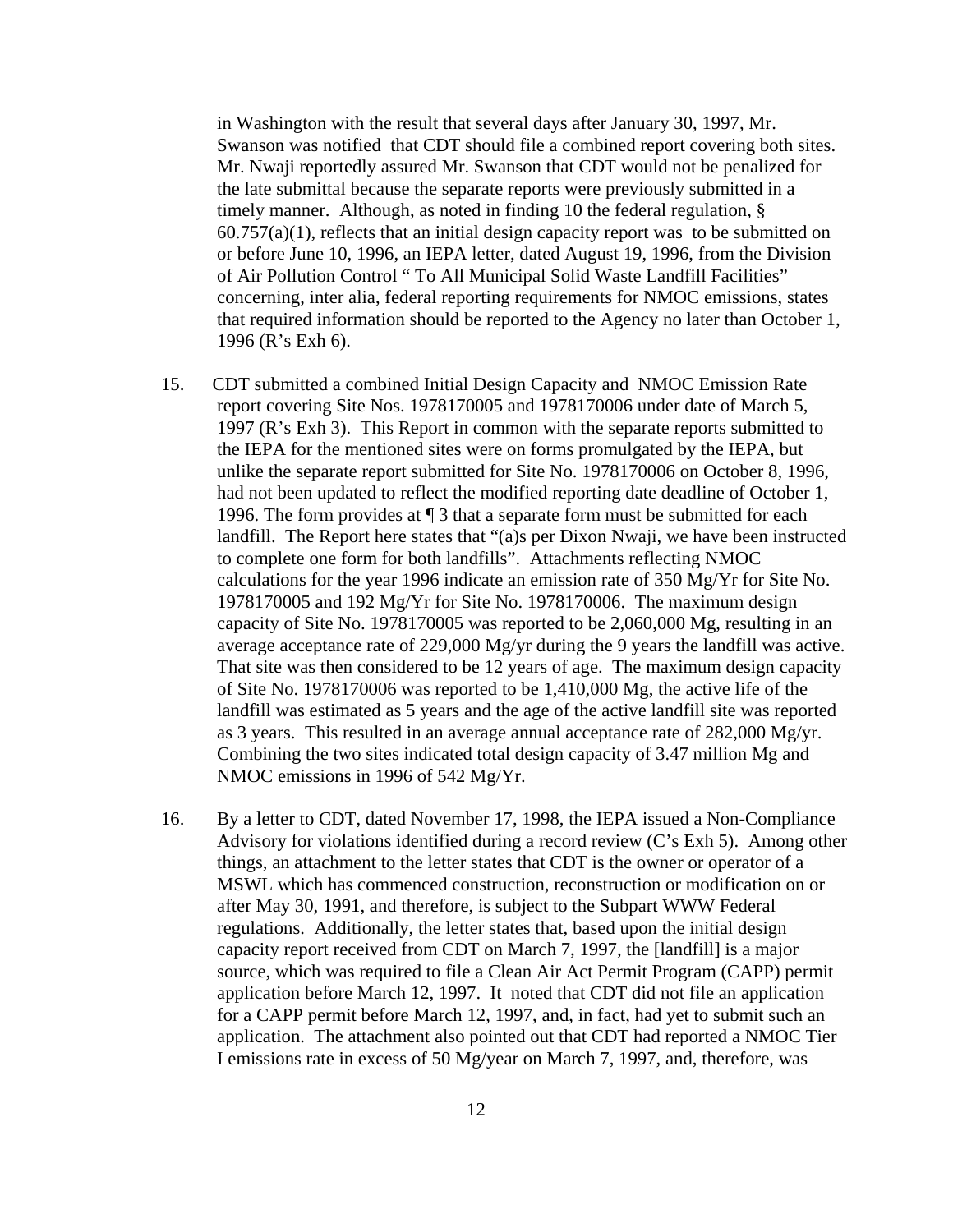subject to the requirement of installing a gas collection and control system (GCCS). CDT failed to submit a GCCS design plan within one year after reporting NMOC emissions at a rate greater than 50 Mg/year. In fact, IEPA had yet to receive such a design plan. IEPA suggested that CDT complete the attached CAPP permit application and submit it to IEPA, Bureau of Air, Permit Section within 30 days of receipt of the Non-Compliance Advisory and that, within 30 days of receipt of the Advisory, it submit a GCCS design and construction permit application to the Bureau of Air, Permit Section.

- 17. By a letter, dated January 29, 1999, CDT by counsel referred to the Non-Compliance Advisory described in finding 16 (C's Exh 6) and responded to an IEPA letter to CDT, dated January 11, 1999 (not in the record). The CDT letter points out that the landfill designated as IEPA Site No. 1978170005 is certified closed and has a development and operating permit for a gas collection system. The letter states that [a copy] of the operating permit issued by IEPA to CDT is enclosed along with a survey prepared by Ruettiger, Tonelli & Associates, Inc. showing the specific gas collection system locations. With respect to Site No. 1978170006, the currently open and operating landfill, the letter stated that the site has a development permit for a gas collection system, but no operating permit. A survey prepared by T.J. Lambrecht Construction showing the gas management system as built was enclosed and the letter stated that an application for an operating permit was being prepared and would be submitted sometime in February. The letter further stated that CDT was in the process of preparing a CAAP permit application.
- 18. It appears that on or about May 8,1998, CDT employed Andrews Environmental Engineering (Andrews) of Springfield, Illinois , to review the permitting status/operational practices of the gas management system operated by KMS at the CDT Landfill.15 The mentioned letter (note 15, supra) points out that there are two existing [landfill] units with two separate sets of landfill regulations and that the construction permit for the flare was issued in the name of CDT Landfill. Andrews asked KMS for a copy of the operating permits for the flare and for the reciprocating engines, for a copy of the construction plans and design documents for the GCCS which is to be installed in the other landfill unit [Phase II] and for a copy of the annual report for the reciprocating engines. KMS replied under date of May 18, 1998 (R's Exh 22), confirming that the construction permit for the gas collection system and flare was issued in the name of CDT Landfill and that in applying for an operating permit for the collection system, CDT did not include the flare. KMS stated that it would provide technical information required for the flare operating permit and CDT could then complete the application. KMS stated that it

<sup>&</sup>lt;sup>15</sup> Fax Data Sheet from Andrews to Danny Geiss, CDT, dated May 8,1998; Andrews' letter to KMS, dated May 11, 1998, R's Exhs 20 and 21.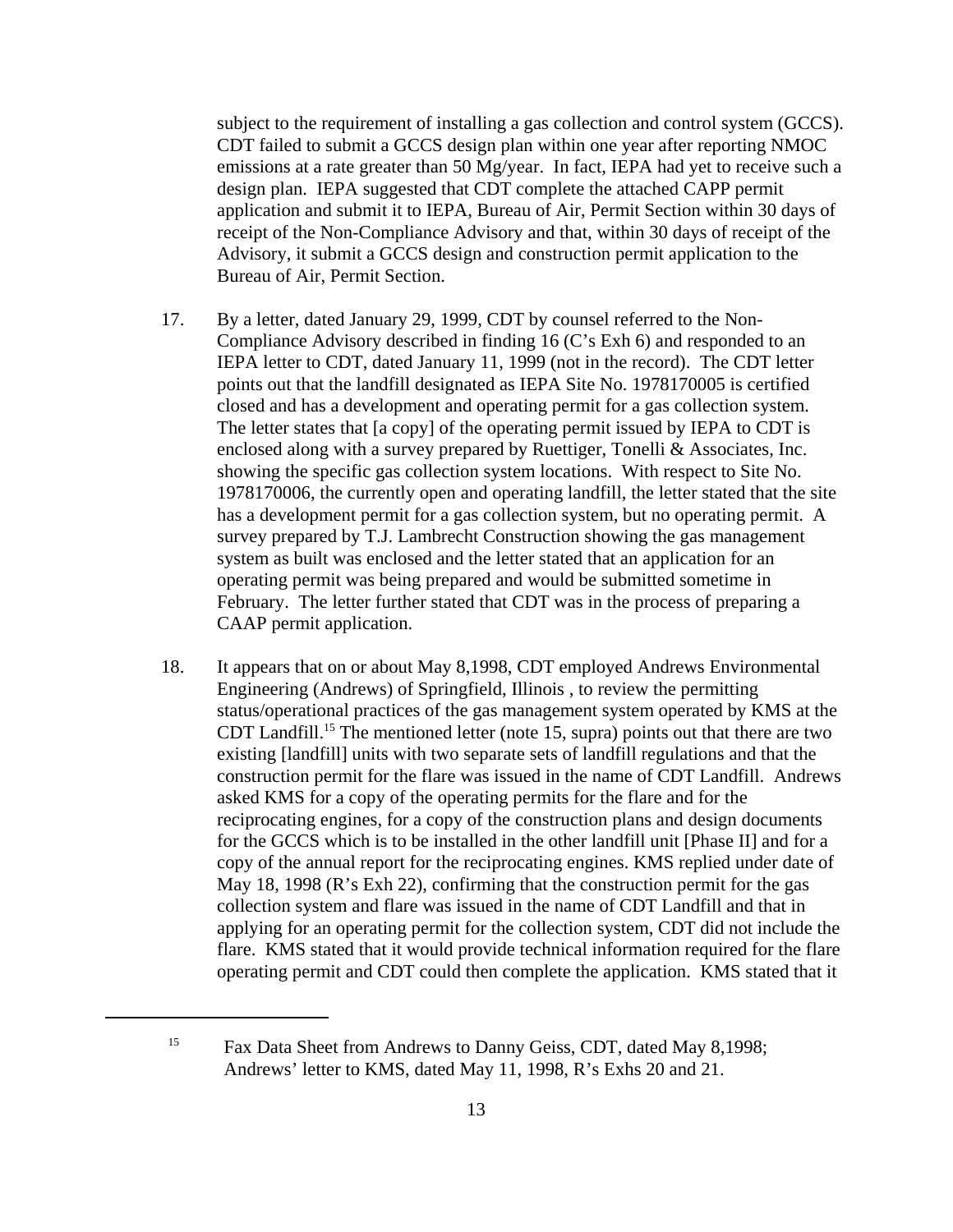anticipated providing the information to CDT within the next two weeks. KMS acknowledged that it had overlooked applying for an operating permit for the reciprocating engines and stated that the application should be completed within the next two weeks. Regarding the gas [collection] system installation, KMS stated most of the wells in Phase II have been installed and that "we" are in the process of installing interconnecting pipeline. Once that work is completed, KMS indicated it would be submitting an application to operate that part of the system which is installed.16 Regarding an Annual Report for the reciprocating engines, KMS stated that, because it had not filed for a permit to operate, there is no requirement at this time to file an annual report.

19. On February 8, 1999, the CDT landfill was inspected by Vivian Doyle and Sarah Graham of the US EPA for the purpose of determining compliance with the NSPS for MSWLs ( Report of Inspection, C's Exh 1). They met with Danny Geiss, President, Jeff Geiss and a Mr. Jim Love of KMS Services and were informed that the GCCS had been installed by and contracted to KMS. Mr. Love reportedly explained the operation of the GCCS in detail, from which it appears that landfill gas (LFG) is collected by means of underground pipes, that LFG is collected from the system by means of power from a Caterpillar engine, which is fueled by LFG, that one Caterpillar engine is in continual operation while another Caterpillar engine is under construction and that the engine in operation, in addition to drawing LFG from the system, powers a generator, which generates electricity, which is sold to Commonwealth Edison.17 In the event of a malfunction, the system shuts down and a gas flare is used as a backup, which, although it must be turned on manually, is fed by a vacuum created by a blower, and provides continuous gas extraction.

<sup>&</sup>lt;sup>16</sup> The extent by which the installation of GCCS for Phase II (Site No.0006) had been completed at this time is unclear. It is noted, however, that Andrews Environmental Engineering submitted to CDT an itemized cost estimate totaling \$538,250 for installation of gas probes, gas wells, condensate tanks and associated piping for a conveyance line (Andrews' Fax Data Sheet, dated September 1, 1998, R's Exh 19).

<sup>&</sup>lt;sup>17</sup> While this would appear to be referring to reciprocating engines, otherwise identified as Engine Nos.  $3 \& 4$ , KMS had a construction, but not an operating permit for these engines ( finding 7 ). KMS, however, had been issued both a construction and an operating permit for the" power combustors", Engines 1 & 2 (Id.). It appears that performance testing of all four engines was not conducted until September, 2000. See letter to EPA from counsel for KMS, dated October 26, 2000 (C's Exh 18), enclosing a copy of what is described as a"Volatile Organic Material Emission Compliance Study"on four Caterpillar Engine Stacks at CDT Landfill. Reasons for the delay in conducting this testing will appear infra.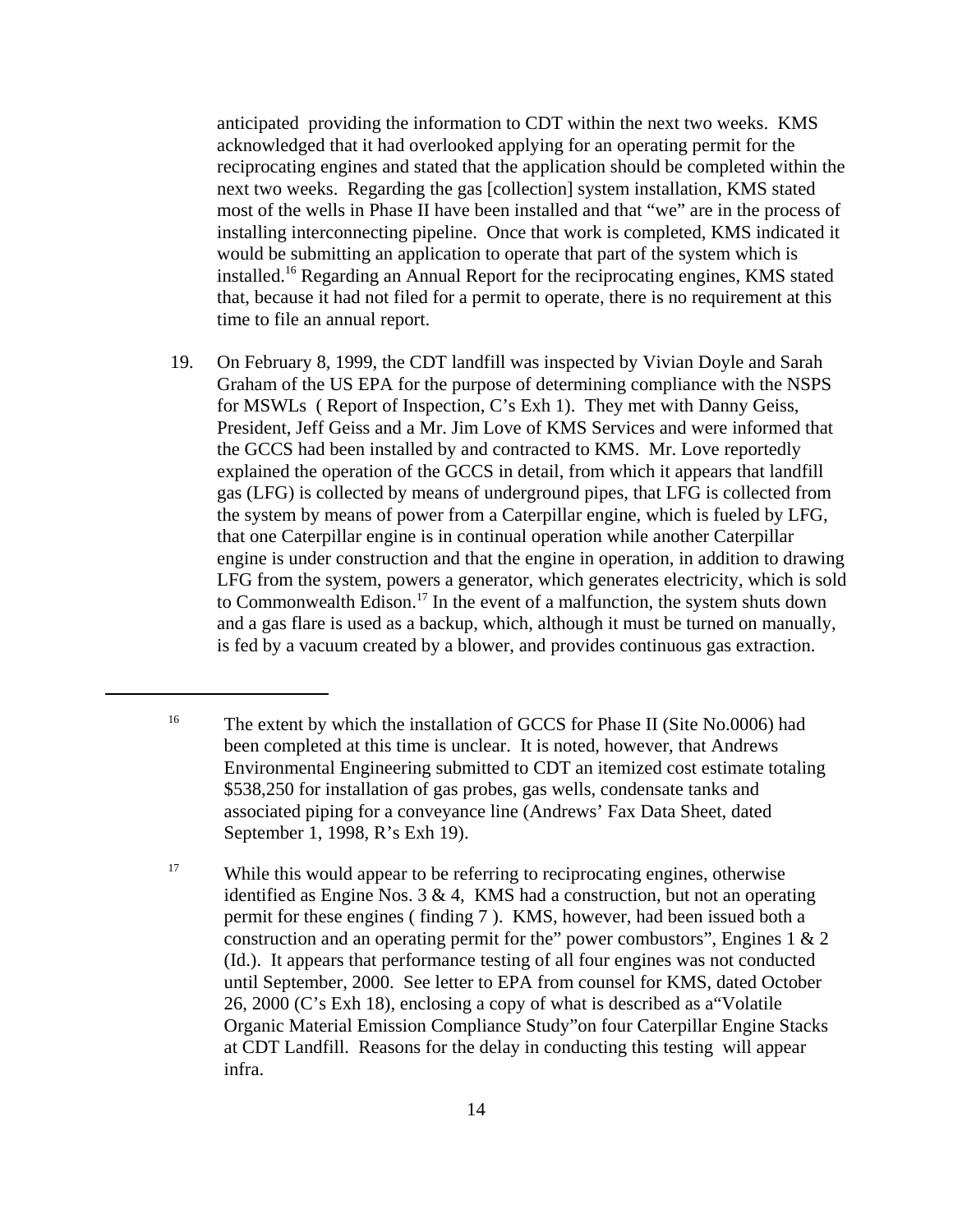The report states that there are 20 gas wells in the existing landfill Phase I (Site No.1978170005) while 18 wells have been drilled in what is referred to as Phase II (Site No. 1978170006) of the landfill.

- 20. The Report of Inspection indicates that Phase I has an active gas [collection system], which is permitted to operate, while Phase II is an active landfill with an inactive gas [i.e., non-powered collection system] which reportedly is awaiting an operating permit. An operating permit for this GCCS was conditionally approved by Modification No. 28 to Permit No.1992-083-LF issued by IEPA on October 29, 1999 (finding 3). Among other things, the inspection report concludes that, although CDT has a construction permit for the flare, it does not have an operating permit for the flare and although it was required to submit a GCCS design plan within one year of reporting NMOC emissions greater than 50 Mg/yr, it had not done so. Additionally, because CDT had reported a design capacity of greater than 2.5 million megagrams and 2.5 million cubic meters, it was required to submit a CAAP permit application which it had failed to do. The report concludes that because one site was open and the other was closed, Mr. Geiss did not realize that the two sites would be combined for the purpose of NMOC calculations.
- 21. On May 4, 1999, EPA issued a Findings of Violation (FOV) to CDT (C's Exh 12). The letter enclosing the FOV stated that CAA  $\S$  113(a)(3) gave EPA several enforcement options which included issuing an administrative compliance order, issuing an administrative penalty order, or bringing a civil or criminal action and that the option selected may depend on the length of time CDT takes to achieve continuous compliance. CDT was given an opportunity to confer concerning the violations, efforts to comply and steps to be taken to prevent future violations of the same nature. Findings in the FOV included the assertion that since May 12, 1996, CDT's MSW landfill has had a design capacity greater than or equal to 2.5 million megagrams or 2.5 million cubic meters by volume, that the calculated emission rate for the landfill is equal to or greater than 50 megagrams per year and that CDT filed its initial design capacity report with the State of Illinois on November 18, 1996. Specific violations alleged were that CDT had failed to submit an NMOC emission rate report to the Administrator annually as required by 40 C.F.R. § 60.757(b), failed to submit a gas collection and emission control system design plan within a year after reporting an NMOC emission rate greater than 50 megagrams per year in violation of § 60.757(c) and failed to file an application to obtain a CAAP permit in violation of §§ 60.752(b) and 70. 5(d). Complainant relies on an affidavit by Kevin Fergusson, an office administrator employed by IEPA, to support the allegations that CDT failed to submit an NMOC Emission Rate Report for the calendar year 1997 and failed to submit a gas collection and control system design plan (C's Exh 29). CDT submitted Annual Emission Rate Reports to IEPA for the calendar year 1998 on July 8,1999, and for the calendar year 1999 on March 7, 2000 (C's Exh 4; R's Exh 17). Among other things, the former report shows NOX emissions of 5.31 tons as compared with 0.1540 tons allegedly reported for the year 1997 and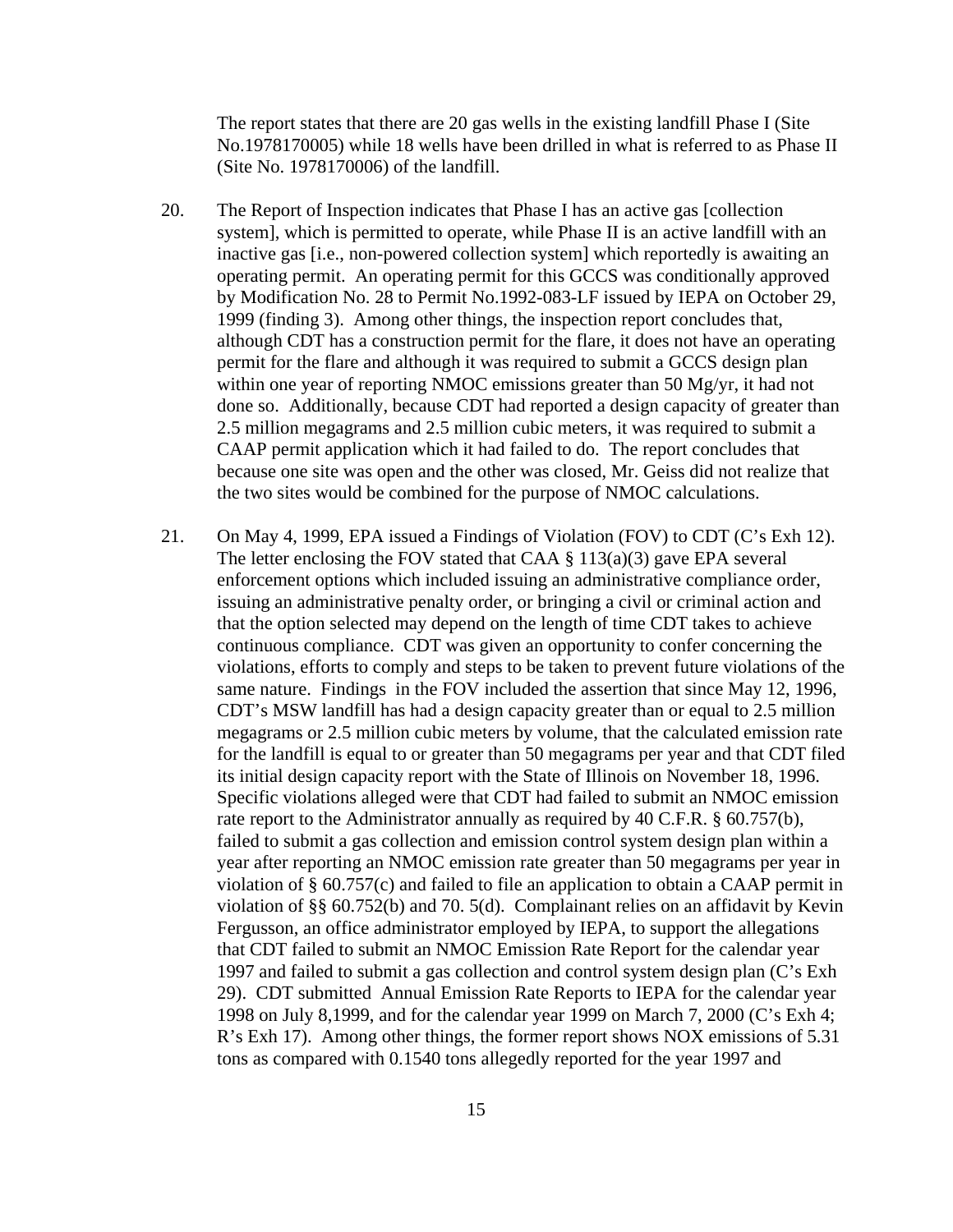particulate emissions of zero. The latter report shows NOX emissions of 0.0005 tons and particulate emissions of 14.760 tons, apparently due to the operation of a sand and gravel plant and a "Jaw Crusher", which were assertedly not in operation during the calendar year1998. The 1999 report also reflects that a single open flare system, which began operation in January 1993, operates at this location, having an AFCM flow rate of 200 and an operating temperature of  $1600 \circ F$ .

- 22. On September 8, 1999, EPA issued a letter (Pre-filing Notice) informing CDT that it intended to file an administrative complaint against CDT seeking civil penalties for violations of NSPS applicable to MSWLs (C's Exh 13). CDT was given a final opportunity to furnish any information which it believed should be considered before the complaint was issued, including financial information such as balance sheets and income statements relevant to its ability to pay a civil penalty. CDT responded under date of September 22, 1999, pointing out that it submitted its Initial Design Capacity and NMOC Emission Rate Reports on March 7, 1997, for its operational landfill, IEPA designation 1978170006, and its closed landfill, IEPA designation 1978170005 (C's Exh 8). The letter asserted that, based upon advice from its former consultants, CDT believed that it had complied with all relevant regulations concerning stationary sources and that no further reporting or testing would be necessary. Since becoming aware of its Title V obligation, CDT alleged that it had filed the application, met with representatives of EPA and proposed a time line for performing the necessary work.
- . 23. The matters referred to above had been discussed at a meeting with EPA officials on July 15, 1999, and CDT asserted that shortly thereafter, it had provided EPA with a schedule and explanation of the proposed work. At EPA's request, George Noble, CDT's engineering consultant had shortened the testing schedule and the projected time to complete work associated with emission testing. CDT pointed out, however, that the technical nature of the necessary work, the testing needed to assure that the flare is in working order, the need to obtain IEPA approval and IEPA review of the application and testing procedures were not matters within CDT's control. The letter further stated that CDT had been operating its landfill gas collection system at site 1978170005 since April 29, 1998, and that it had applied for an operating permit for the gas management system at the 1978170006 site. CDT requested that no penalty be assessed, because it was in the process of closing all landfill sites and ceasing operations and asserted that any penalty may jeopardize its ability to properly close the landfill and satisfy post-closure requirements. The letter, however, did not include any financial information. As indicated at the outset of this decision, EPA's complaint proposing a penalty of \$72, 360 was issued on September 29,1999.
- 24. CDT's assertion that it has filed a Title V CAAP permit application with IEPA is accurate, the application having been submitted on June 30, 1999 (C's Exh 23; KMS Chronology, R's Exh 18). The application was prepared for CDT by George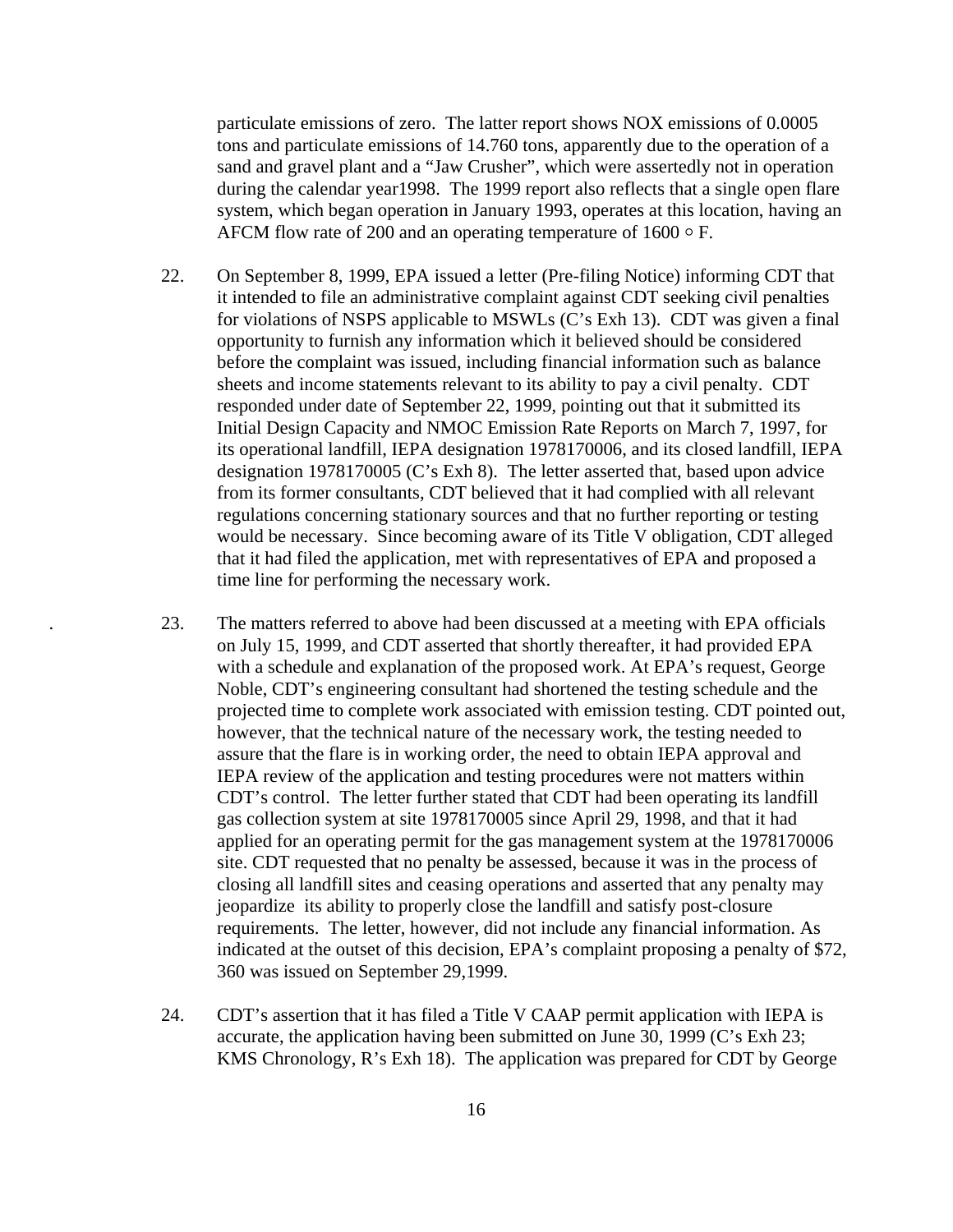Noble, a professional engineer and environmental consultant (Tr.108, 110, 112). Mr. Noble also prepared a Title V permit application for KMS who owned and operated what he referred to as the " gas combustors" at the landfill (Tr.110, 111). Subsequently, he stated that KMS owned and operated the "engines", which presumably included the combustors (Id.). Mr Noble testified that when he began working on the Title V application, he found that [CDT] had permits in place for the various cells from the Land Division of IEPA and was in full compliance with the requirements with the Bureau of Land, but only in partial compliance with [requirements] of the Bureau of Air (Tr.111-12, 118, 127). He identified the "outof- compliance" Bureau of Air condition [concerning CDT] as the lack of an operating permit for the flare (Tr. 116, 127). It is noted, however, that the Title V application for the combustors (Engines  $1 \& 2$ ) submitted on behalf of KMS on August 29, 1999, reflected that emissions tests on the combustors had not been performed (KMS Chronology, R's Exh 18). Mr. Noble testified that there was some confusion as to the testing requirement for the flare, because the temperature monitoring [apparently desired by IEPA] was only applicable to a closed flare, while the flare at CDT, which was owned by KMS, was open (Tr.117-18). He indicated that this situation took two or three months to be resolved and that KMS had now installed what he called an "infrared" monitoring system.

- 25. Mr. Noble submitted Title V applications for CDT and KMS and a schedule by which the out of compliance condition would be corrected. He explained that CDT had solid waste permits for the "old landfill", which was referred to as 005, and for the " new landfill", which was referred to as 006, and also for what he termed a "transfer station" (Tr.113). Mr. Noble had experience with the IEPA, including the Bureau of Land, having dealt with that Agency since its creation in 1972, and was familiar with how they treated the sites at the CDT landfill (Tr.114). He testified that the Bureau of Land considered 005 and 006 to be separate landfills having separate permits, and that, because site 005 was closed, the final cover having been placed, CDT considered that cell was closed and no longer an issue (Tr.124). He explained that CDT did not understand the implications of the NMOC reporting requirements and was surprised to discover that they had reporting requirements for a landfill they considered to be closed (Tr. 123).
- 26. Mr. Noble testified that he found the [NSPS] landfill regulations issued by EPA in 1996 to be very, very difficult to understand (Tr.115-16). He explained that his job was to advise his clients of the records they were supposed to keep and the reports they were supposed to make to the IEPA and that there was confusion as to exactly what was required to be recorded and that required to be reported, because hidden in the record keeping section were further reporting requirements .18Asked when he

<sup>&</sup>lt;sup>18</sup> Tr. 116. Although most reporting requirements are in  $\S$  60.757,  $\S$  60.758 is entitled "Recordkeeping requirements " and paragraph (c) lists exceedances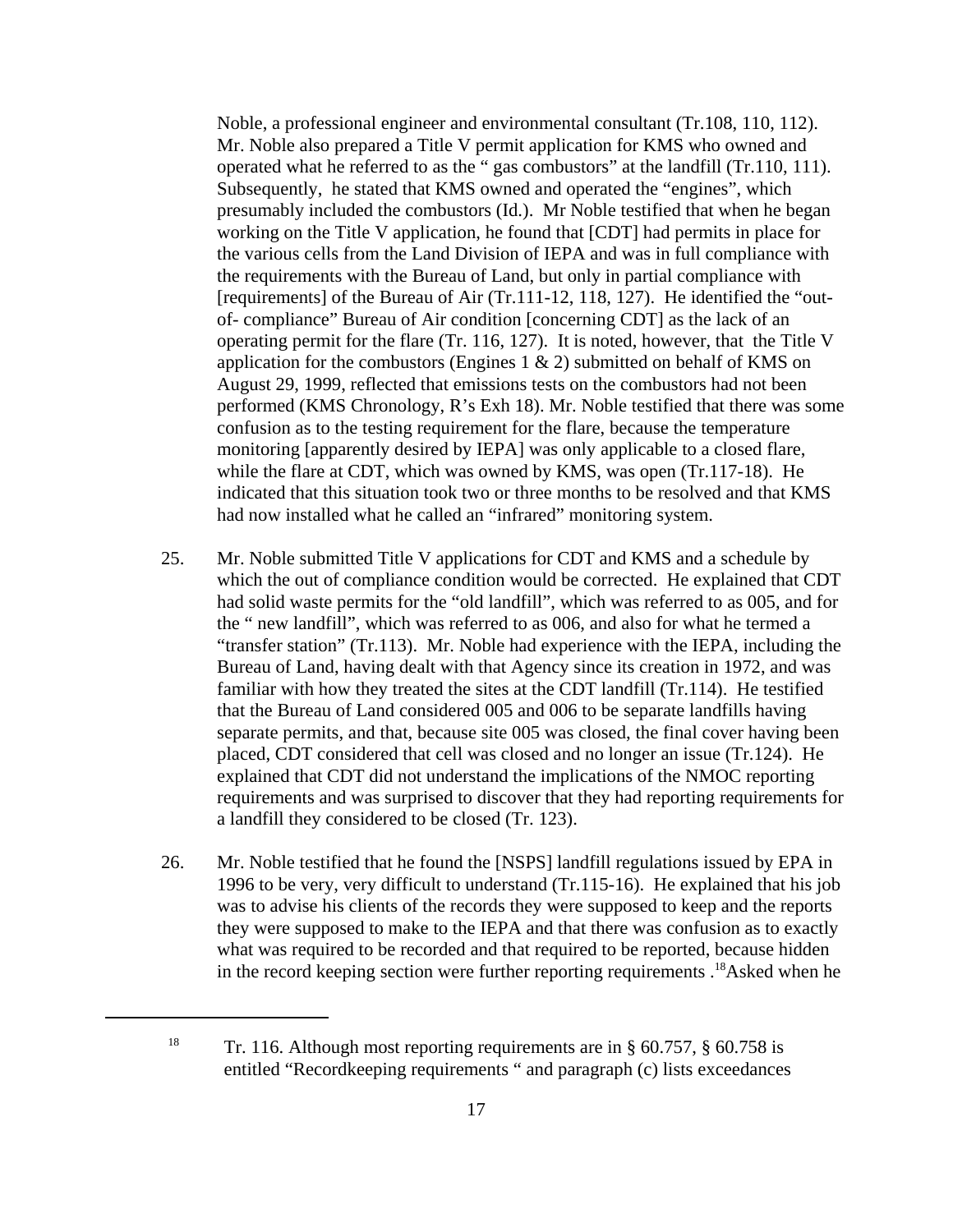first became aware of the IEPA information letter [concerning NSPS and Emission Guidelines for MSWLs], dated May 21, 1996 (R's Ex 6), Mr. Noble replied that he received it from IEPA in February 1999 when he was researching the permit requirements (Tr.126). He did not know whether CDT had a copy of that letter. There is no information in the record as to the distribution of the May 21 letter and only the August 19 amendment is addressed: "To All Municipal Solid Waste Facilities" (finding 14). The letter states that IEPA will be implementing the NSPS pursuant to the existing delegation agreement between IEPA and USEPA 19.

- 27. Mr. Noble was familiar with the gas collection system at the CDT landfill. He testified that the system was currently pulling gases from both the closed cell and the cell that was receiving waste (Tr.121). Ms. Sarah Graham, an environmental engineer employed by EPA, accompanied Ms. Doyle on the inspection of the CDT landfill conducted on February 8, 1999 (Tr. 31; finding 19). She described the landfill as two mounds of small hills, one closed and covered with vegetation, and the other partly covered in vegetation and the other part [of the second mound] still accepting trash (Tr.33). She stated that it was basically "a pile of garbage." She testified that there were two parcels of land which were receiving trash and that there was a small road or open area about the width of a two-lane highway between them. She further testified that there were two engines at the time of the inspection, one of which was operating and one of which was under construction (Id). In accordance with the explanation by Mr. Love (finding 19), she understood that the engines were the primary emission control system and that the flare was a backup system (Tr.37). She answered affirmatively the question of whether the study submitted to EPA by counsel for KMS on October 26, 2000 (supra note 17), satisfied the requirement for performance testing (Tr.63).
- 28. As indicated (finding 10), Section 60.752(b)(2 (iii))(B) provides for a performance test of the approved [gas] control system to be completed no later than 180 days after initial startup using test methods specified in Section 60.754 . Section 60.754 of the Part WWW regulations is entitled "Test methods and procedures" and § 60.754.(a)(3) provides in part that "(f) or the performance test required by  $\S$  60.752(b)(2)(iii)(B), Method 25C or Method 18 of appendix A of this part shall be used to determine compliance with the 98 weight-percent efficiency or the 20 ppmv outlet

which are required to be recorded and reported.

<sup>&</sup>lt;sup>19</sup> That agreement, executed by USEPA on April 8, 1988, and by IEPA on April 28, 1988 (C's Exh 25), provides, inter alia, that IEPA will have primary responsibility for the implementation and enforcement of NSPS and NESHAPS in the State of Illinois. The agreement expressly provides, however, that the delegation in no way limits USEPA's concurrent authority to, as provided in CAA  $\S$  111(c)(2), enforce any standard of performance under that section.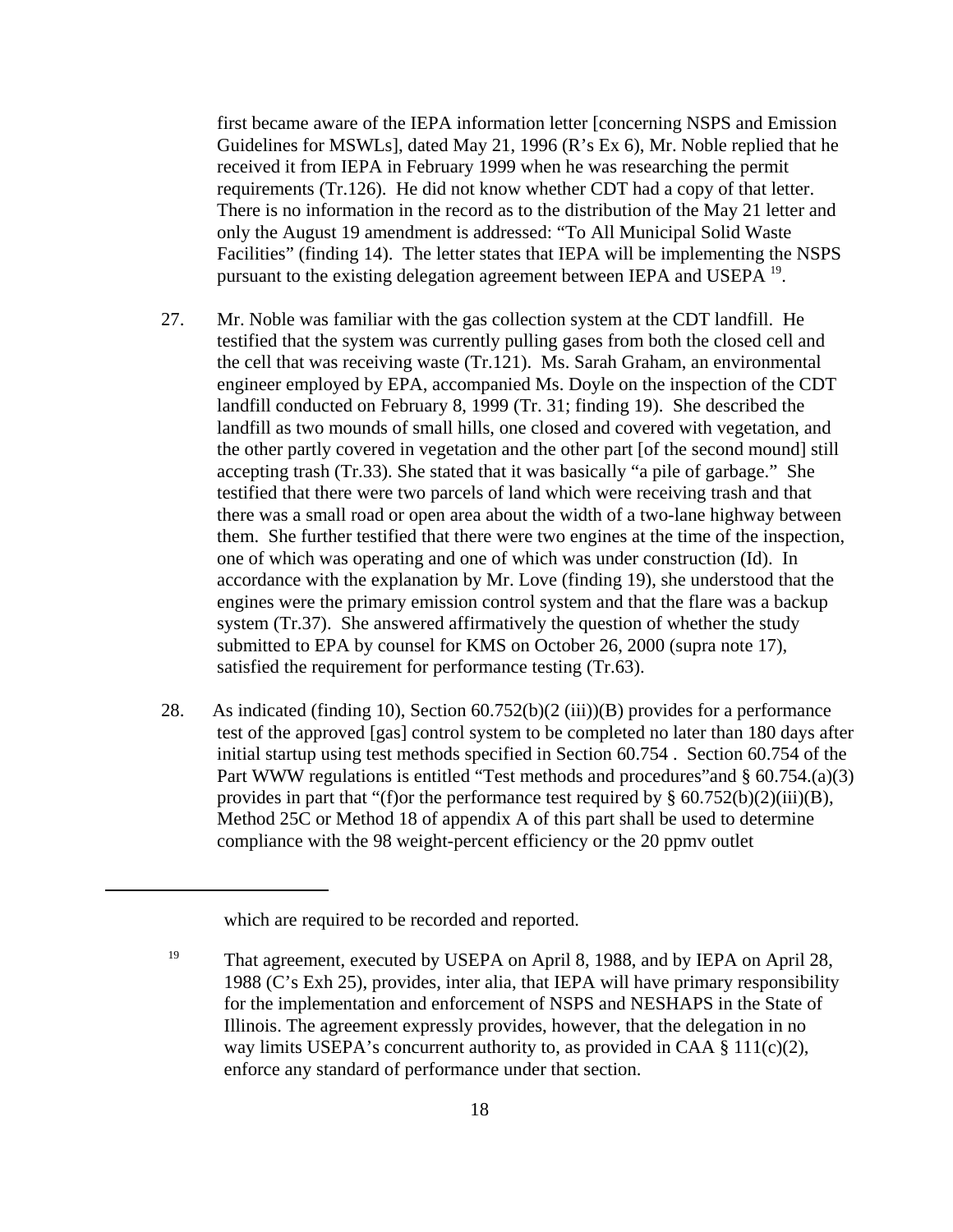concentration level, unless another method to demonstrate compliance has been approved by the Administrator...." See also § 60.754(d) which contains the identical language.<sup>20</sup> Method 25C is entitled "Determination of Non-Methane Organic Compounds (NMOC) in MSW Landfill Gases", and requires, inter alia, the collection of samples by means of a stainless steel probe. The method is not intended for measuring emissions from engines and, accordingly, cannot conclusively demonstrate compliance with the 98% destruction efficiency or 20 ppmv by outlet concentration required by NSPS  $[\S$  60.752(b)(2)(iii)(B)] (KMS Chronology, Item 23). It appears that the issue of the appropriate test methodology to use on the engines was first raised by Mostardi Platt Associates, Inc., a contractor specializing in air [pollution] matters, when in August 1999, it tested similar engines for KMS at the Macon County Landfill. Indeed, the engines at the Macon County Landfill did not pass emission tests, because the required methodology (Method 25C) did not provide representative samples and was not appropriate (Chronology at 4). Thereafter, Mostardi Platt, at the direction of KMS, engaged in evaluation and discussions with IEPA and EPA to identify an acceptable alternative test protocol for the engines at the Macon County and CDT landfills. This occurred during the period October, 1999, through the early months of 2000, and resulted in the determination that Method 25A appeared to be the most appropriate alternative test method for these types of engines (Chronology, Items 24, 30, 36, and 38).

29. Although CDT had an operating permit for a gas collection system at its landfill (findings 3 and 7), the combustors, Engine Nos. 1  $\&$  2, had not been performance tested. Installation of Engines 3 and 4 was completed in January, 2000, start up of the generator for Engine No. 4 taking place on January 28, 2000, and installation of the "operating logic" for these engines was completed on April 11, 2000 (Chronology at 4). In the meantime, Mostardi Platt conducted for KMS testing of the flare on January 18, 2000, and the results were submitted to IEPA and EPA on February 29, 2000 (Id). On April 17, 2000, KMS employed Mostardi Platt to perform diagnostic testing on the engines at CDT using proposed alternate Method 25A. This diagnostic testing was performed on all four engines at CDT on July 5 and 6, 2000, and the results indicated that the samples tested were more representative [of actual engine emissions] (Chronology, Items 39-42). On August 8, 2000, Mostardi Platt submitted a written request to IEPA for emission testing of the engines at Macon County using the alternative test method and KMS authorized Mostardi Platt to develop and implement a test protocol for emissions testing of the engines at CDT using alternative testing methodology (Chronology, Items 47 and

<sup>&</sup>lt;sup>20</sup> Section 60.754 (d) goes on to provide that, if using Method 18 of Appendix A of this part, the minimum list of compounds to be tested shall be those published in the most recent Compilation of Air Pollutant Emission Factors (AP-42).There is no indication or allegation that Method 18 is a realistic or practical method of testing the engines at issue here.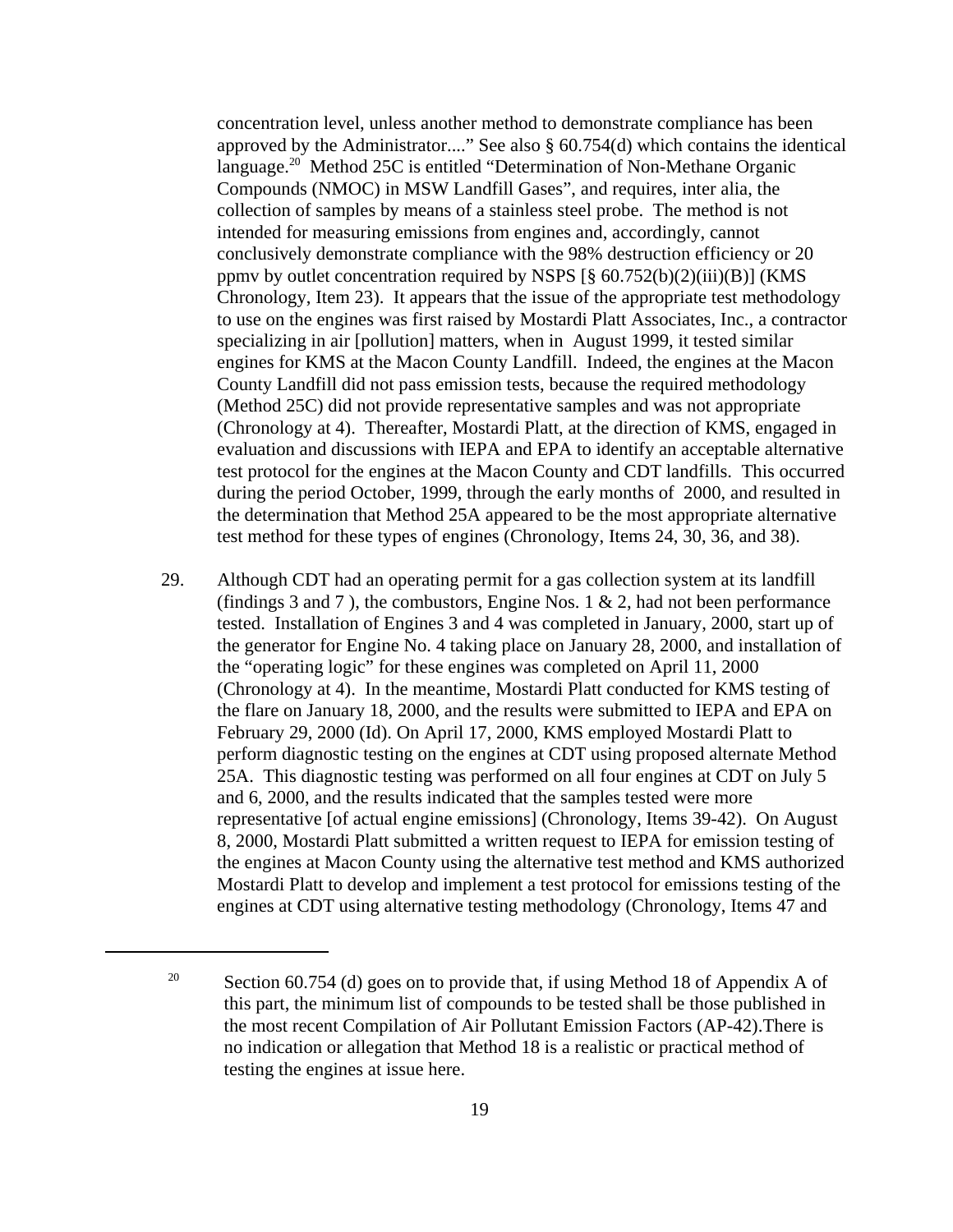48). On August 15, 2000, Mostardi Platt received verbal approval from IEPA to use alternative test methods for testing emissions from the engines at both CDT and Macon County and on August 17, 2000, KMS submitted an Emission Test Protocol and a 30-day notification (required by § 60.8) of proposed testing for the engines at CDT using the alternative emission test protocol (Chronology, Item 50). These tests were conducted on September 26 and 27, 2000 and the results submitted to EPA on October 26, 2000, were acceptable (finding 27). Section 60.754(d) has been amended to allow use of Method 25 for determining control device efficiency when combusting landfill gas (65 Fed. Reg. 61744, 61778, October 17, 2000).

30. Criteria which the Administrator is to consider in assessing a penalty are set forth in CAA § 113 (e)(1), 42 U.S.C. § 7413(e))1).<sup>21</sup> Complainant calculated the proposed penalty in accordance with the Clean Air Act Stationary Source Penalty Policy (October 25, 1991) and the Clarification thereof, dated January 17, 1992 (C's Exhs 15 and 16). Complainant's Explanation of Penalty [Calculation] Recalculations is in the record (Exhibit 14). In accordance with the Penalty Policy, the first step in the penalty calculation is the determination of a "preliminary deterrence amount"which is composed of an "economic benefit" component and a seriousness of the violation or "gravity"component. Complainant considered that the only economic benefit potentially obtained by CDT was that arising from the delayed testing of the gas collection and control system. This was determined to be insignificant and the proposed penalty did not include any amount for economic benefit. Complainant determined that the gravity component of the penalty was \$152,900, composed of three major factors: Actual/Possible harm, Importance to Regulatory Scheme, and Size of the Violator (Exh. 14). Even though there was no assessment for Level of Violation, i.e., for each increment or fraction over an emission limitation, no assessment for Toxicity of Pollutant, and no assessment for Sensitivity of Environment, Complainant concluded that the Actual/Possible Harm warranted a penalty of \$97,000. This consisted of \$32,000 for the Duration of Violation, that is \$20,000 for the failure to submit an 1997 annual emission rate report and \$12,000 for the five month late submission of the annual for 1998; \$15,000 for what was considered a 12-month delay in submission of a GCCS design plan, \$30,000 for a

Section 113)e), entitled "Penalty assessment criteria", provides in pertinent part: (1) In determining the amount of any penalty to be assessed under this section or section 7604(a) of this title, the Administrator or the court, as appropriate shall take into consideration (in addition to such other factors as justice may require), the size of the business, the economic impact of the penalty on the business, the violator's full compliance history and good faith efforts to comply, the duration of the violation as established by any credible evidence (including evidence other than the applicable test method), payment by the violator of penalties previously assessed for the same violation, the economic benefit of noncompliance and the seriousness of the violation.... 21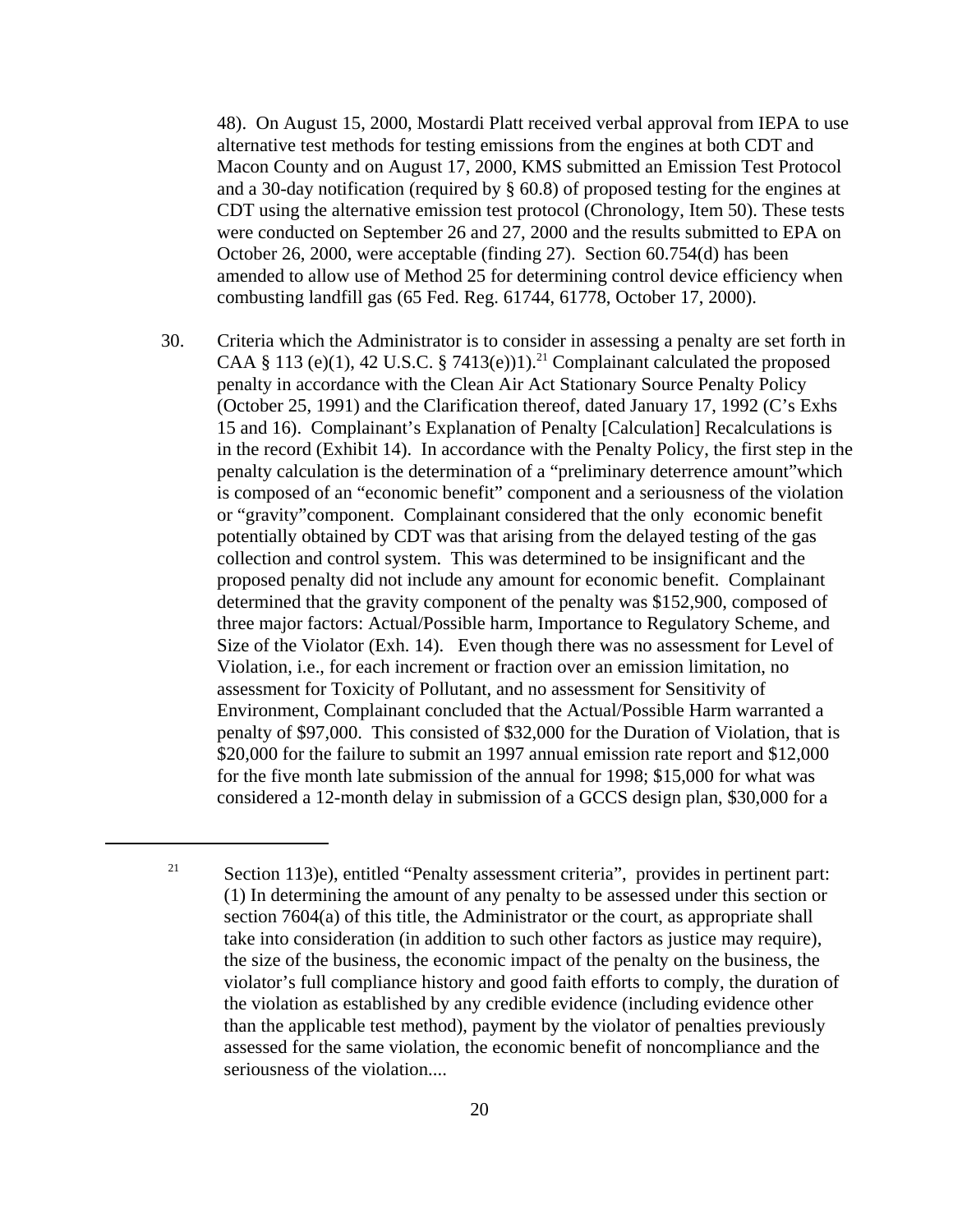28-month delay in submission of a Title V operating permit application and \$20,000 for a 14-month delay in conducting performance testing (Exh 14 at 1-3). Although it is clear that the Part 70 operating permit does not impose new or additional requirements ( $\S$  70.2(b)), one of its purposes appears to be to facilitate implementation and enforcement of the standard (Preamble, 61 Fed. Reg.9912; IEPA letter, R's Exh 6 at 3). Ms. Michele Laur, identified finding 13, testified that the Title V (Part 70) permitting process was the one site regulated entities, the regulators and the public could access to find out what a specific source must do to be in compliance (Tr.87, 88). She stressed that this was important, because, inter alia, it allowed the public to comment before a site was allowed to operate.

- 31. Complainant determined that the Importance [of the requirements violated] to Regulatory Scheme warranted a penalty of of \$40,000, consisting of \$15,000 for failure to submit 1997 NMOC report, \$5,000 for late submission of 1998 NMOC report; \$15,000 for failure to submit GCCS design plan and \$5,000 for late performance testing (Id.at 4). On cross-examination, Ms. Graham, who calculated the proposed penalty, testified that CDT's violations did not result in any harm to the environment from emissions (Tr.70). Mr. Noble testified that he was unaware of any damage to the environment from CDT's late filings (Tr.118-19). Even though Complainant determined from a Dun & Bradstreet report, which is not in evidence, that CDT had a negative net worth of \$49,847, it, nevertheless, added \$2,000 to the proposed penalty for size of business to arrive at a figure of \$139,000. This figure was adjusted upwards by 10% in accordance with the Civil Monetary Penalty Inflation Adjustment Rule (40 C.F.R. Part 19) to reach the gravity component of \$152,900. The Explanation of the Penalty Calculations states that CDT provided minimal financial documentation concerning its ability to pay a penalty before the complaint was filed and acknowledges that "....., those documents do not contain sufficient information to evaluate CDT's ability to pay the penalty proposed...." (Id 5). The Explanation notes that although CDT has been requested to provide appropriate financial documents, no such documents have been provided to date and that, accordingly, there has not been any mitigating adjustment based on ability to pay. Complainant, however, reduced the proposed penalty by 30% or \$45,870 in recognition of the fact that CDT had contracted with KMS for installation and operation of the GCCS and lacked control over the system. This resulted in what is referred to as a" Bottom Line" amount of \$107,030 (Id.6). Complainant, however, appears to have found additional reasons to mitigate the penalty and at the hearing represented that it would not seek a penalty greater than that proposed in the complaint, \$72,380 (Tr 26).
- 32. As indicated at the outset of this decision, CDT's Combined Balance Sheet as of September 30, 2000, prepared by the CPA firm of McGladrey & Pullen at an undetermined date, which was submitted by a letter from counsel, dated January 8, 2001, was admitted into evidence over Complainant's objection (R's Exh 25). The balance sheet shows total current assets of \$748,431 after subtraction of a deficit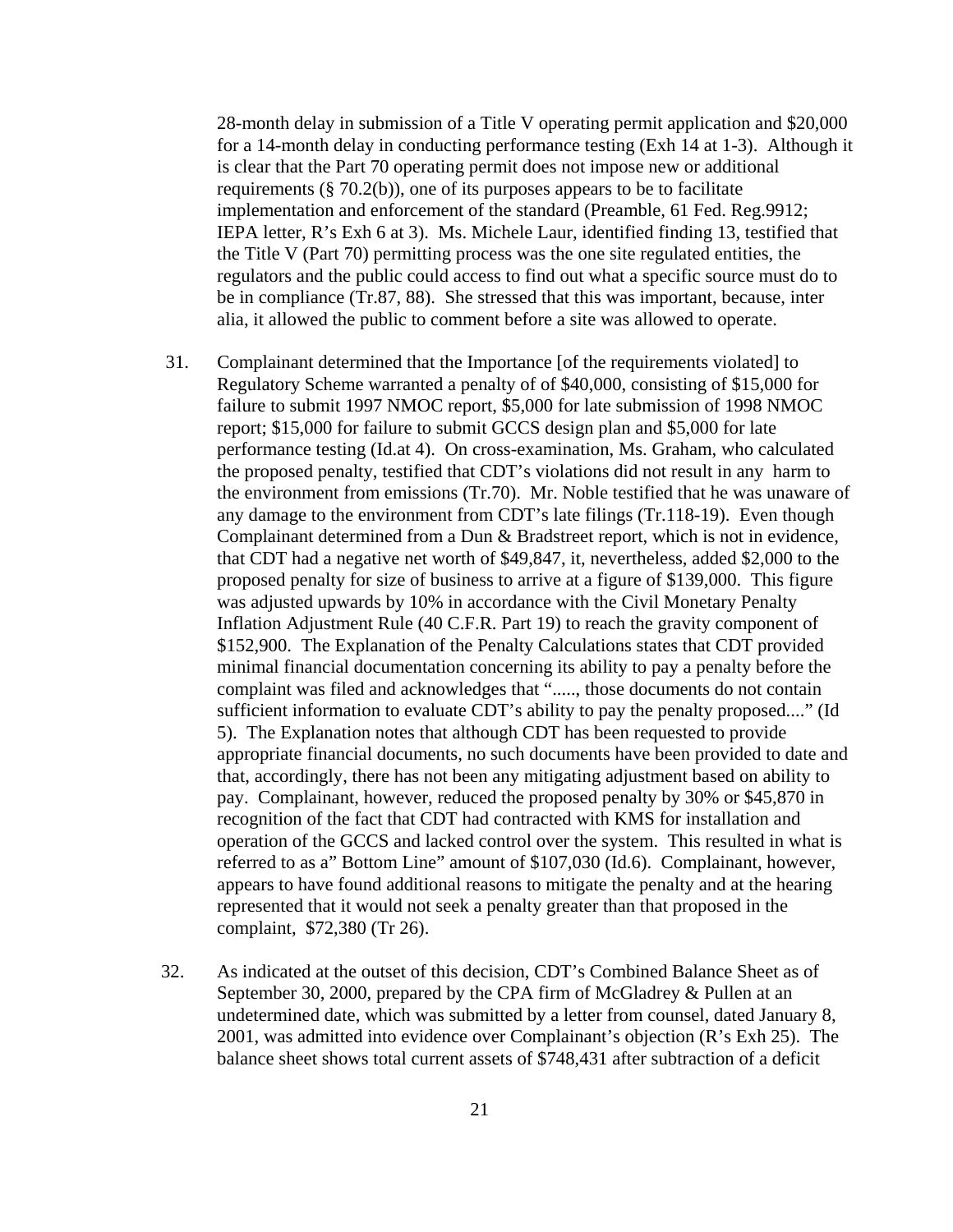cash position of \$24,794. Current assets include \$527,860 in a money market account which is stated to be reserved for landfill closure costs. Current liabilities total \$1,628,616 which includes trade accounts payable, a line of credit, current maturities of long term debt, accrued real estate taxes and city fees and other unspecified liabilities. Other assets total \$3,940,307 of which \$3,737,780 is pledged to the IEPA for landfill closure. Total assets are \$5,590,974. Long term debt includes \$6,500,000 for landfill closure and stockholder's equity shows a deficit of \$4,048,214. The letter emphasizes the closure cost liability of \$6,500,000 and points out that there is now a \$2.8 million shortfall [excluding the money market account of \$527,860] between the amount in escrow for closure and actual closure costs. The Combined Balance Sheet has not been supported by testimony from any officer of CDT or of any representative of McGladrey & Pullen, the CPA firm which prepared it. Moreover, there is no explanation for the very large closure cost liability.<sup>22</sup>

33. The 12-month statute of limitations set forth in CAA § 113(d) is not a bar to this action or any part thereof, because the Administrator and the U.S. Attorney General have jointly determined that the matter is appropriate for administrative penalty action, notwithstanding that a period greater than 12 months elapsed between the first alleged date of violation and the initiation of this administrative action (C's Exhs 2 and 3].

## **Conclusions**

- 1. Although CDT's landfill is composed of two sites or units, IEPA Nos.1978170005 and 1978170006, the former of which was closed in1993, prior to the issuance of the Subpart WWW regulations, the sites or units are contiguous and thus considered one landfill for the purpose of [New source] Performance Standards for Municipal Solid Waste Landfills (MSWLs), 40 C.F.R. Part 60, Subpart WWW (1996). CDT commenced construction, reconstruction, or modification of Site No. 1978170006 after May 30, 1991, and, therefore, is subject to Subpart WWW.
- 2. Because combining the sites referred to in the preceding paragraph resulted in a landfill design capacity totaling 3.47 million Mg and the landfill had NMOC emissions in 1996 of 542 Mg/yr, CDT was required by § 60.752(b) to either comply with paragraph (b)(2), i.e., if the calculated NMOC emission rate is equal to or greater than 50 megagrams per year, submit a collection and control system design (GCCS) plan prepared by a professional engineer to the Administrator within one year, or calculate an NMOC emission rate for the landfill using the procedures

<sup>&</sup>lt;sup>22</sup> Although not in evidence, it is noted that Schedule 2 attached to CDT counsel's letter, dated September 25, 1999, contains an estimate of \$3,613,055 as the cost of closing sites 0005 and 0006.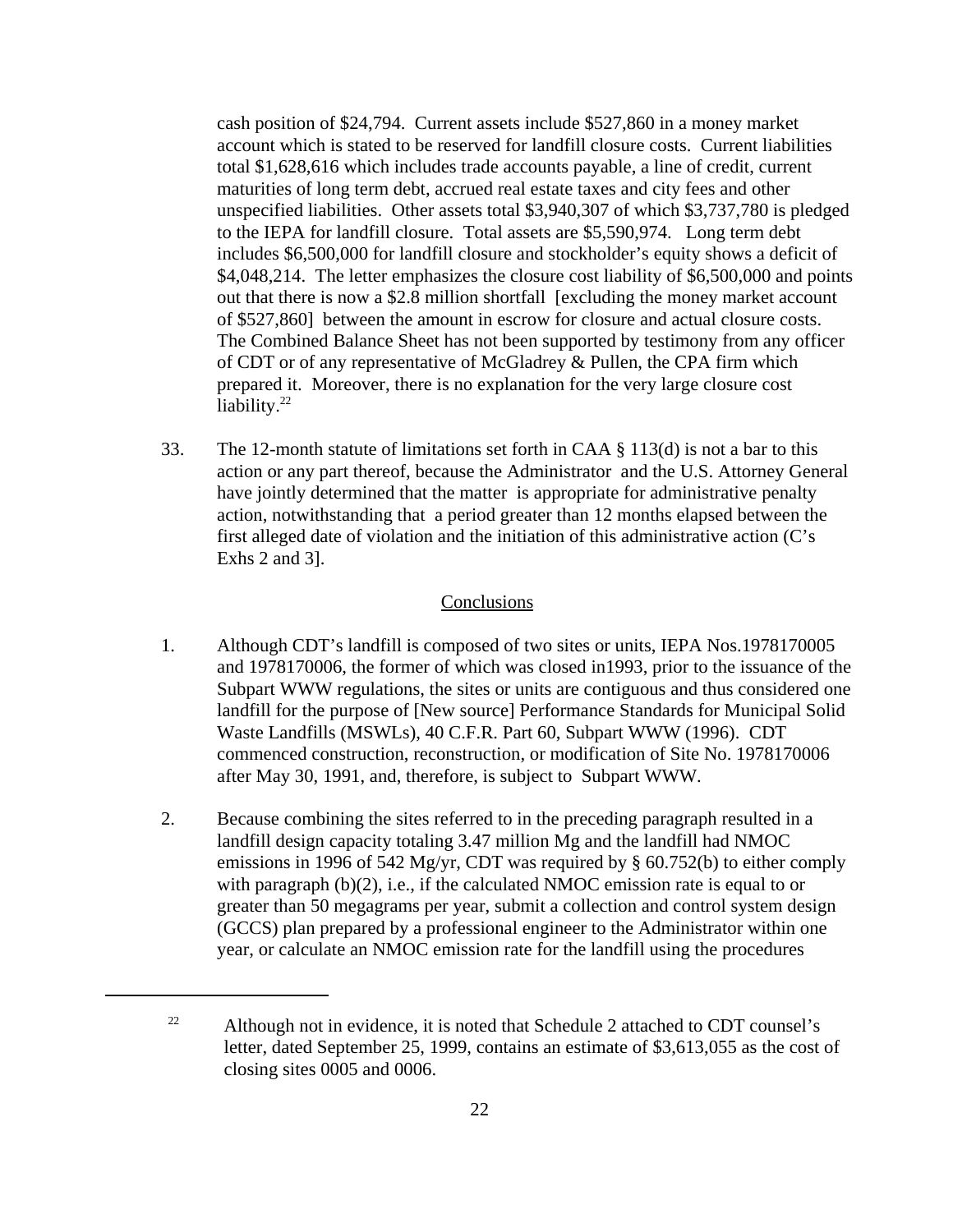specified in § 60.754. For a landfill of CDT's capacity and NMOC emission rate, the procedures specified in § 60.754 are not an alternative to the requirement for submission of a collection and control system design plan and the subsequent installation of such a system.

- 3. Because the reported design capacity of its landfill exceeded 2.5 million megagrams and 2.5 million cubic meters, CDT was required by § 60.752(b) to apply for and obtain an operating permit in accordance with Part 70 [State] or Part 71 [Federal] permitting requirements, Part 70, in this instance, otherwise known as Title V, CAA § 501 et seq.
- 4. The regulation, § 60.754(d) prior to the 2000 amendment, provided that Test Method 25C or Method 18 of Appendix A shall be used in conducting the performance test to determine compliance with the 98% efficiency level or the 20 ppmv outlet concentration required by  $\S 60.752(b)(2)(iii)(b)$ . Test Method 25C, however, was inappropriate in that it did not result in tests on samples representative of actual engine emissions and use of an alternate method required the approval of the Administrator. In view thereof, Count 4 alleging delayed testing of CDT's gas collection and control system will be dismissed.
- 5. Complainant's determination of the proposed penalty, which appears to be based on rigid adherence to the Stationary Source Civil Penalty Policy, does not adequately consider CDT's good faith efforts to comply, fails to consider permits issued by the IEPA, is not based on any realistic assessment of the seriousness of the violations, and, therefore, is grossly excessive. Accordingly, the Penalty Policy will be disregarded and an appropriate penalty determined utilizing the statutory factors set forth in CAA § 113(e)(1).
- 6. While the "duration and seriousness" of the violations would justify a penalty of \$22,500, no penalty is assessed because Complainant has totally failed to carry its burden of persuasion that any penalty is appropriate considering "the size of the business and the economic impact of the penalty on the business",i.e., CDT's "ability to pay".

### Discussion

## 1. CDT Is Subject To The [New Source] Standards of Performance For Municipal Solid Waste Landfills, 40 C.F.R. Part 60, Subpart WWW (1996).

Emission Guidelines and Compliance Times for Municipal Solid Waste Landfills, 40 C.F.R. Part 60, Subpart Cc and [New Source] Standards of Performance for Municipal Solid Waste Landfills, Part 60, Subpart WWW, were promulgated on March 12, 1996 (61 Fed. Reg. 9919, March 12, 1996). In accordance with §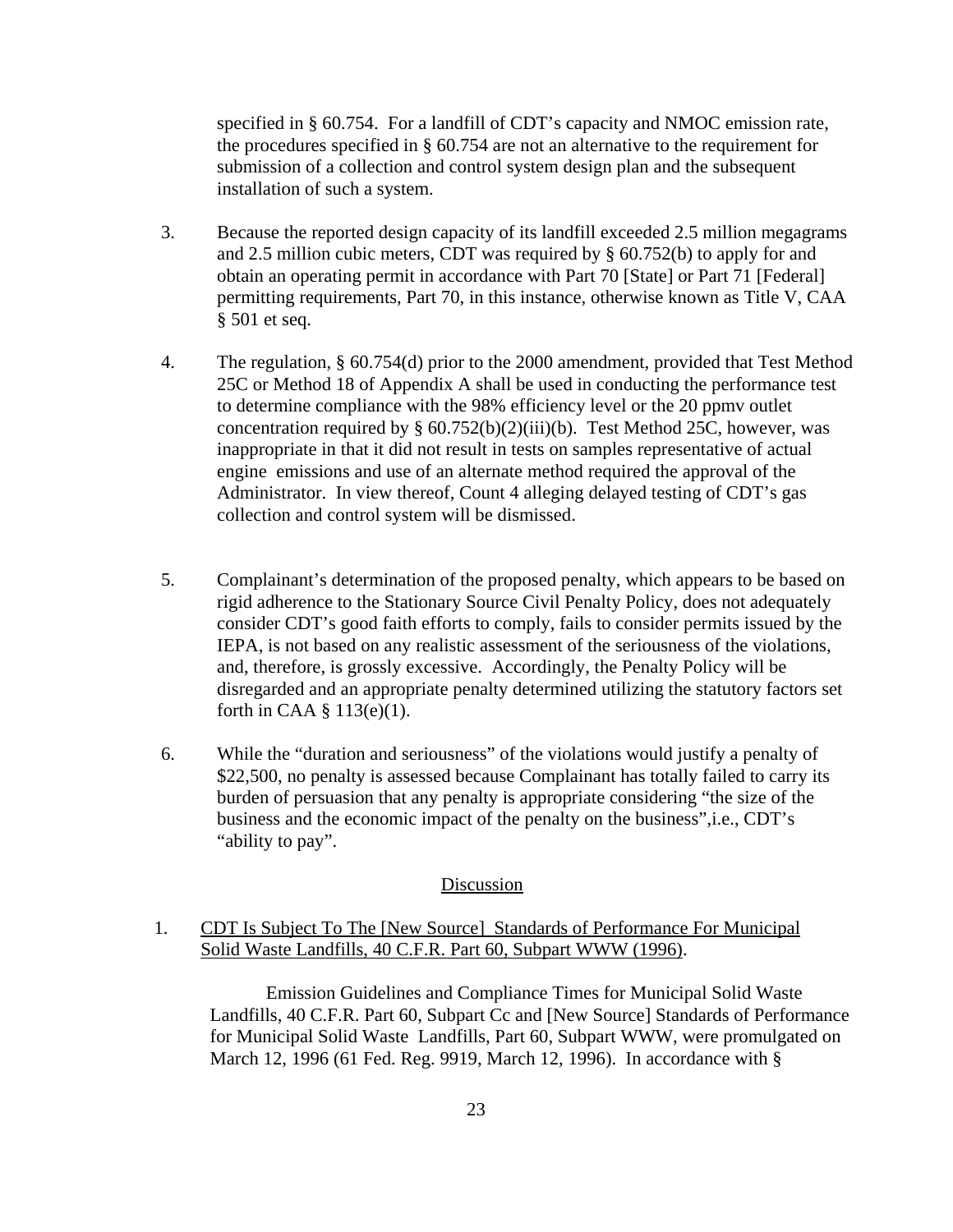$111(b)(1)(B)$  of the Act, these regulations were effective upon promulgation. The regulations define municipal solid waste or MSW land fill as meaning an entire disposal facility in a contiguous geographical space where household waste is placed in or on land  $(\S\$  60.31(c); 60.751). The designated facility to which the Guidelines apply is each existing MSW landfill for which construction, reconstruction, or modification was commenced before May 30, 1991 (§ 60.32c(a)). On the other hand, Subpart WWW applies to each municipal solid waste landfill that commenced construction, reconstruction or modification on or after May 30, 1991 (§ 60.750(a)). Modification means an increase in the permitted volume design capacity by either vertical or horizontal expansion based on its design capacity as of May 30, 1991.

The CDT landfill, designated Site No. 1978170005 by the IEPA, opened in March of 1984 and began accepting waste in August, 1984 (finding 2). This landfill site was closed in 1993 and IEPA determined that the closure was complete and in accordance with CDT's closure plan in March of 1997 (Id.). In June of 1991, CDT applied to the IEPA for a permit for a new solid waste management facility for the disposal of municipal and non-hazardous special waste which was described, inter alia, as "adjacent to an existing facility" (finding 3). IEPA approved this application by a letter, dated January 19, 1993, which designated the site as "LPC #. 1978170006 .... Expansion Site"(Id.) Notwithstanding that Site No. 1978170005 was closed in 1993, prior to the issuance of the Guidelines and NSPS, Complainant contends that Site No. 1978170006 was a modification of Site No. 1987170005 and that, consequently, the two sites are one landfill for the purpose of Subpart WWW.

Apropos the foregoing, Complainant emphasizes that part of the definition of an MSW landfill providing that portions of an MSW landfill may be separated by access roads ( § 60.751; finding 9). This provision is eminently reasonable for an active landfill accepting waste, because it is obvious that a means of access must be provided to enable trash trucks to dump their loads. Less clear is its application to a site such as CDT Site No.0005 which had been permanently closed prior to the promulgation of the regulations at issue. In this regard, Complainant cites the answer to Question No. 10 in the Municipal Solid Waste and Landfill New Source Performance Standards and Emission Guidelines-Questions and Answers, which provides that a landfill is considered a single landfill if the cells are contiguous and under common ownership or control, even if a road or golf course separates the cells (finding 13). The factual predicate for this answer, however, is that the original site was only in the process of closing and is still accepting waste when construction began on the second site, and it is clear that this is not CDT's factual situation. Moreover, the example assumes the fact in issue by characterizing the second site as an "expansion" of the existing landfill and uses the term "cell", which is not normally used to describe an entire landfill that is composed of cells (Id).

The foregoing notwithstanding, it is concluded that Site Nos. 0005 and 0006 must be regarded as a single landfill for the purposes of Emission Guidelines (Subpart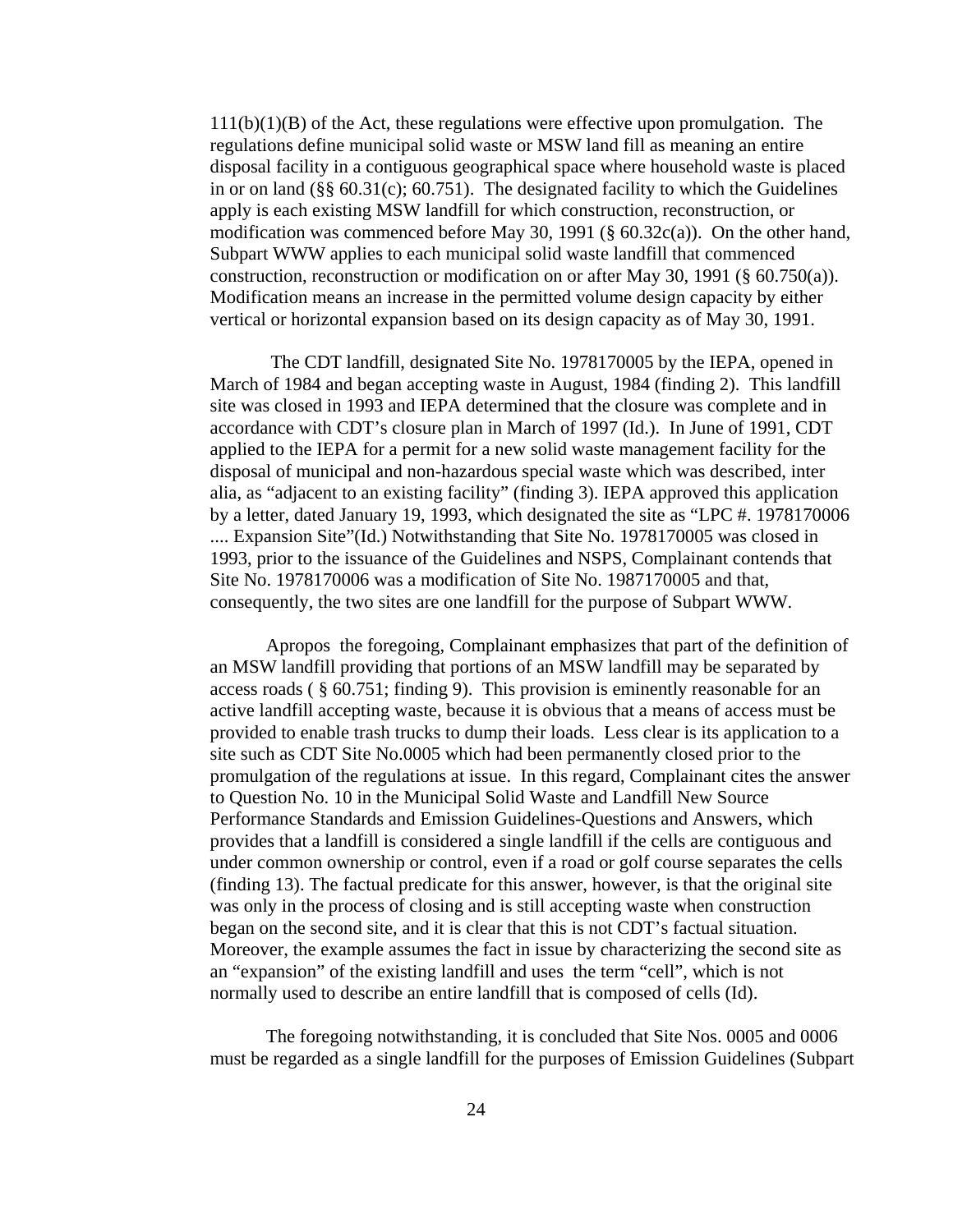Cc) and [New Source] Standards of Performance (Subpart WWW). Firstly, regarding the two sites as one landfill most nearly accords with the definition of an " MSW landfill" as "an entire disposal facility in a contiguous geographical space where household waste is place in or land" (§ 60.751). Secondly, it is clear that the intent was to regulate contiguous areas [under common ownership or control] as a single unit, because the total emission potential and associated environmental impacts are determined by the entire landfill. See Preamble to Proposed Rule, 56 Fed. Reg. 24468, 24485-86 (May 30, 1991). The cited preamble makes it clear that a landfill would be either new and subject to NSPS or existing and subject to the guidelines and that a single landfill would not have portions subject to the NSPS and portions subject to the guidelines. An affected facility under NSPS is each new MSW landfill and a new MSW landfill is a landfill for which construction, modification, or reconstruction commences on or after the proposal date of May 30,1991 (preamble to the final regulation at 61 Fed .Reg. 9907). It is therefore concluded that CDT's opening of Site No. 0006 in 1993 constituted a modification of the closed Site No. 0005 within the meaning of the regulation and thus, CDT's landfill is a new source subject to Subpart WWW.

2. For the purpose of the regulations, Site Nos. 0005 and 0006 must be combined. Therefore, CDT is the owner of one landfill having emissions greater than 50 megagrams per year and it was required by  $\S$  60.752(b) to either comply with paragraph (b)(2) of that section, i.e., install controls, or calculate an NMOC emission rate for the landfill using the procedures specified in § 60.754. For a landfill of CDT's design capacity and emission rate, the procedures specified in § 60.754 are not an alternative to the requirement for the submission of collection and control system design plan to the Administrator and for the subsequent installation of such a system.

Because Site Nos. 0005 and 0006 are contiguous and must be combined, CDT's landfill is subject to Subpart WWW. CDT's initial Emission Rate and Design Capacity Report submitted to IEPA on March 5, 1997, reflected a combined design capacity of 3.47 Mg and NMOC emissions in 1966 of 542 Mg/yr. Therefore, CDT was required by  $\S$  60.752(b) to either comply with paragraph (b)(2), i.e., submit a collection and control system design plan prepared by a professional engineer to the Administrator within one year, or to calculate an NMOC emission rate for the landfill using the procedures specified in § 60.754. The procedures in § 60.754 are not an alternative to the requirement for the submission of a collection and control system design plan and the subsequent installation of such a system by CDT, because its reported NMOC emission rate was greater than 50 megagrams and, in such instances, § 60.754 requires compliance with § 60.752(b) or calculation of a site specific mass NMOC emission rate using specified equations and the average NMOC concentration from collected samples and [if warranted] to recalculate the specific NMOC emission rate using the site specific methane generation rate constant (Tier 2), determined in accordance with paragraph (a)(4) (Tier 3).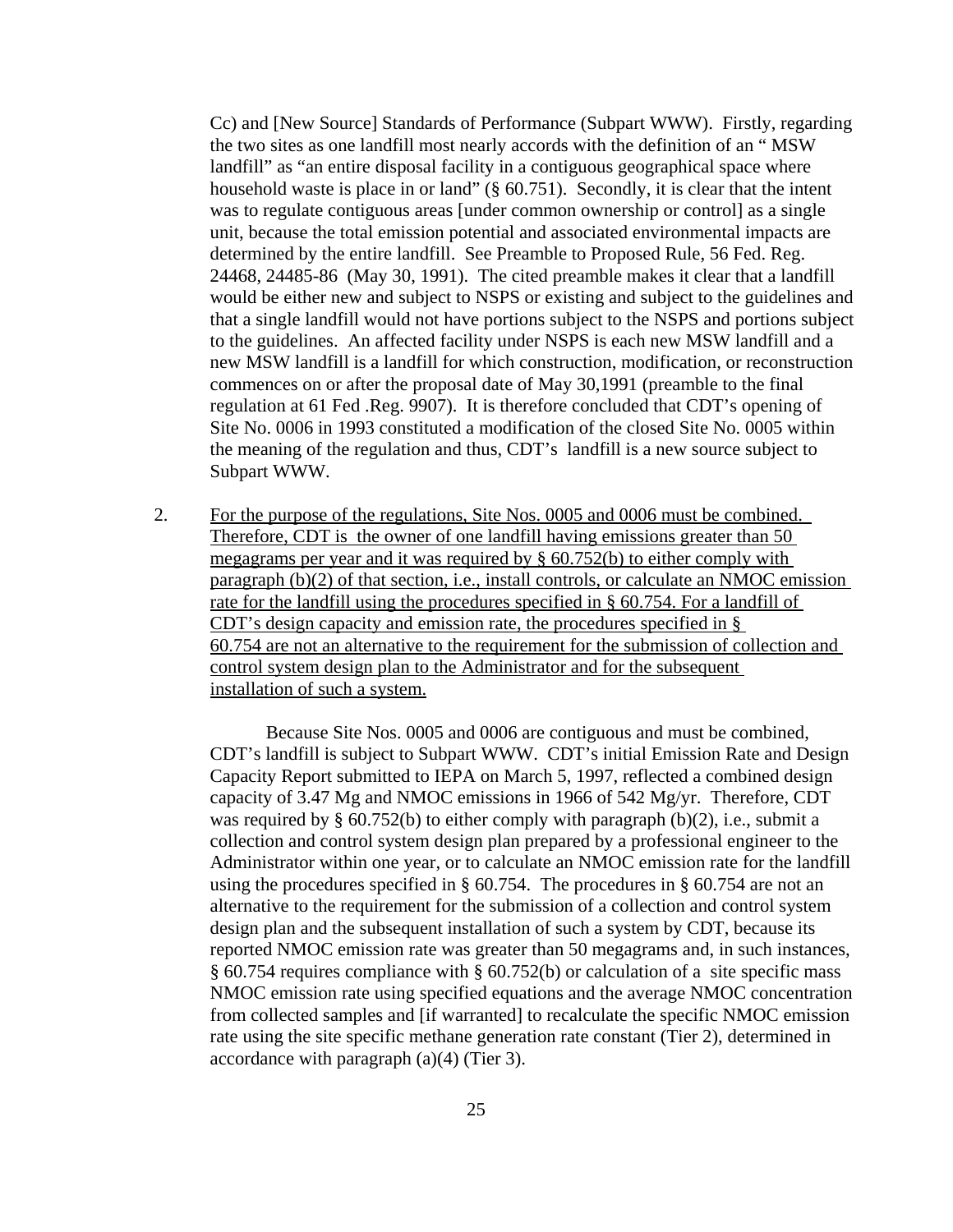3. The reported design capacity of CDT's landfill, 3.47 million Mg, exceeded 2.5 million megagrams in mass and 2.5 million cubic meters in volume and CDT was required by §60.752(b) to apply for and obtain an operating permit in accordance with Part 70 [State] or Part 71 [Federal] permitting requirements, Part 70 in this instance, otherwise known as TitleV, CAA § 501 et seq.

There is no dispute as to this requirement and the primary responsibility for the implementation and enforcement of, inter alia, New Source Performance Standards (NSPS) having been delegated to the IEPA, Part 70 was applicable and it is clear that CDT was required to file its application with IEPA. Under the regulation, 40 C.F.R. § 70.5, CDT was 0required to file its application within 12 months after it became subject to the permit program or by March 12, 1997. CDT filed its application for a permit on June 30,1999 (finding 24). As noted hereinafter, however, a Part 70 permit does not impose any new or additional requirements and under the circumstances present here late submission of the application does not warrant a penalty of the magnitude sought by Complainant.

4. The regulation, § 60.754(d), prior to the 2000 amendment, required that Test Method 25C or Method 18 of Appendix A be used in conducting the performance test to determine compliance with the 98% efficiency level or the 20 ppmv outlet concentration required by § 60.752(b)(2)(iii)(B). Test Method 25C was, however, inappropriate in that it did not result in tests on samples representative of actual enclosed combustion device ( engine) emissions and use of an alternate method required the approval of the Administrator. Accordingly, Count 4, alleging delayed performance testing of CDT's gas collection and control system will be dismissed.

Under the regulation,  $\S 60.752(b)(2)(iii)(B)$ , the initial performance test to demonstrate compliance with the 98% efficiency level or the 20 ppm by volume outlet concentration was to be completed no later than 180 days after the initial startup. Complainant asserts that it does not know the date of initial startup, but contends that performance testing should have been completed no later than August 8, 1999, because it notes that one of the engines was in operation on the date of the inspection, February 8, 1999, and counts 180 days from that date. Be that as it may, there is no indication that Method 18 was a realistic or practical method of testing the engines involved here and the regulation has been amended to allow the use of Method 25 for determining control device efficiency when combusting landfill gas (finding 29). The regulation formerly requiring use of an inappropriate test method and alternate methods requiring the approval of the Administrator, there is not much to be said for Complainant's case on this count. Count 4 will be dismissed.

5. Complainant's determination of the proposed penalty appears to be based on rigid adherence to the Penalty Policy, fails to consider the several permits issued by IEPA to CDT and to KMS, gives no consideration to CDT's good faith efforts to comply and overstates the seriousness of the violations. The Penalty Policy is disregarded and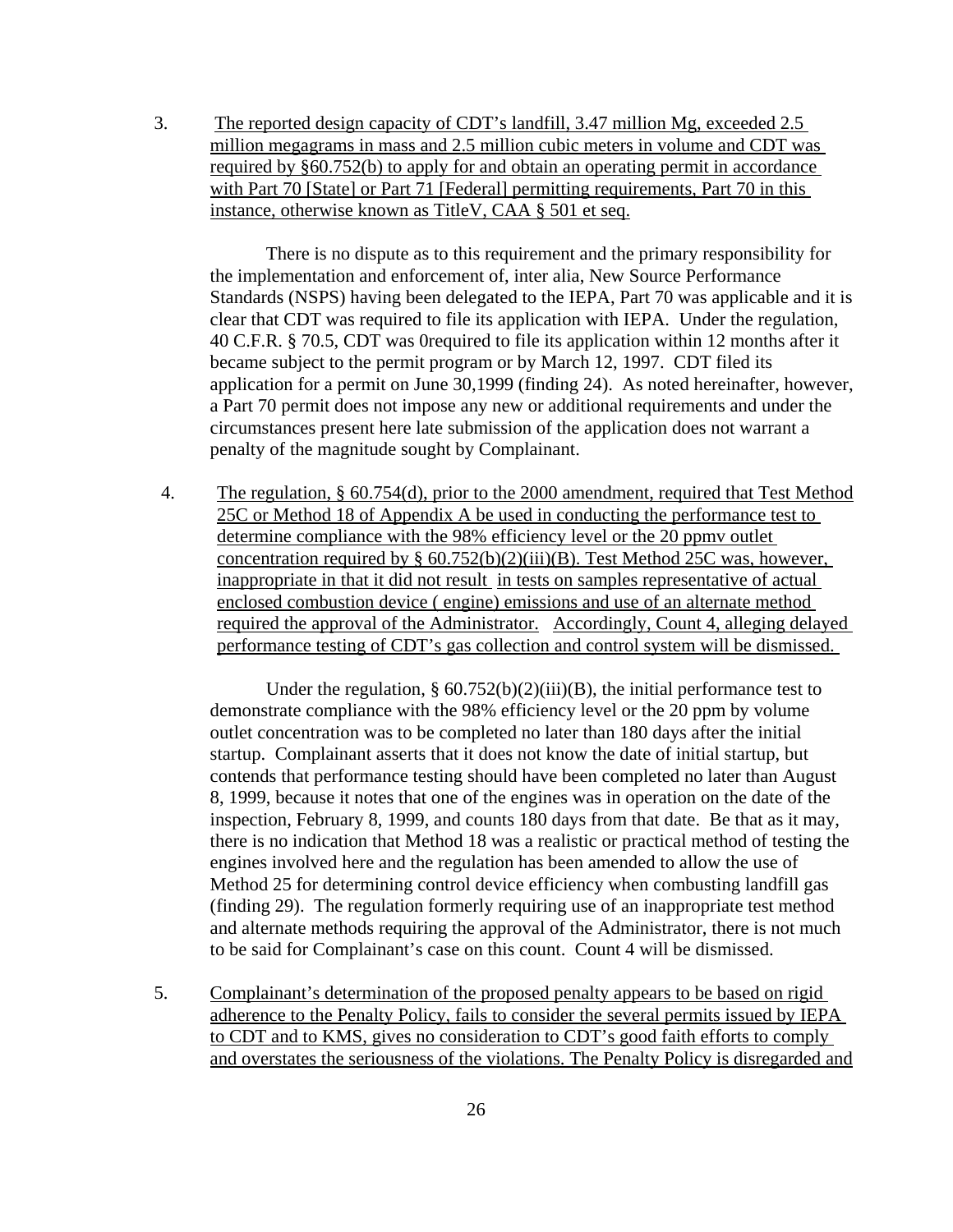#### an appropriate penalty will be determined utilizing the statutory factors.

Complainant proposes to assess CDT a penalty of \$20,000 for the failure to submit the NMOC emission rate report for 1997, which, in accordance with § 60.757(b), was to be submitted annually after the submission of the initial design capacity and NMOC emission rate report or by March 5,1998 (finding 10). Complainant tolled the accumulation of the penalty for this failure as of July 8, 1999, the date the NMOC emission rate report for 1998 was submitted. Complainant proposes to assess a penalty of \$12,000 for the late submission of the NMOC emission rate report for 1998. These proposed assessments are made under the rubric of the "duration of violation" and without any analysis of the significance of the failure to receive a subsequent NMOC emission rate report after receipt of the initial such report or the late submission of a third such a report by CDT on the either the environment or the enforcement of the regulation. While the "duration of the violation" is one of the factors which  $\S 113(e)(1)$  of the Act requires be considered in determining the amount of any penalty (supra note 21), it is inappropriate to consider such factor apart from the seriousness of the violation at least under the circumstances present here.

Complainant does, however, propose to assess CDT an additional sum of \$15,000 for failure to submit the NMOC emission rate report for 1997 and an additional \$5,000 for the late submission of the 1998 NMOC emission rate report because of the alleged importance of the reports to the regulatory scheme. Inasmuch as the initial design capacity report, if it shows capacity greater than 2.5 million megagrams by mass or 2.5 million cubic meters by volume, triggers the requirement for a Part 70 permit and the requirement for the calculation or recalculation of an NMOC emission rate and the installation of a collection and control system, if the NMOC emission rate is equal to or greater than 50 megagrams per year (§ 60.752(b)), there can be no doubt as to the significance of the initial design capacity and NMOC emission rate reports to the regulatory program. However, no additional requirements are triggered by the submission of subsequent reports showing NMOC emissions equal to or greater than 50 megagrams once the capacity threshold of 2.5 million megagrams by mass or 2.5 million cubic meters by volume and the NMOC emission rate threshold of equal to or in excess of 50 megagrams have been met or surpassed and duly reported as is the case with CDT. The purpose of the requirement to submit subsequent NMOC emission rate reports under such circumstances appears to be to show whether the source is subject to requirement for controls pursuant §60.752(b)(2). In this regard, CDT's NMOC emission rate reports for the years 1998 and 1999 do not show emissions approaching the 50 megagram threshold (finding 15) and it is clear that, if this situation was estimated to continue for five consecutive years, submission of NMOC reports could be dispensed with in accordance with §  $60.757(b)(1)(ii)$ . Because site 0005 at the landfill has previously been closed and CDT alleges that site 0006 has now been closed, this is a situation very likely to occur. Reduced to essentials, the large penalties sought by Complainant are based upon alleged damage to the regulatory program as no harm to the environment has been alleged or shown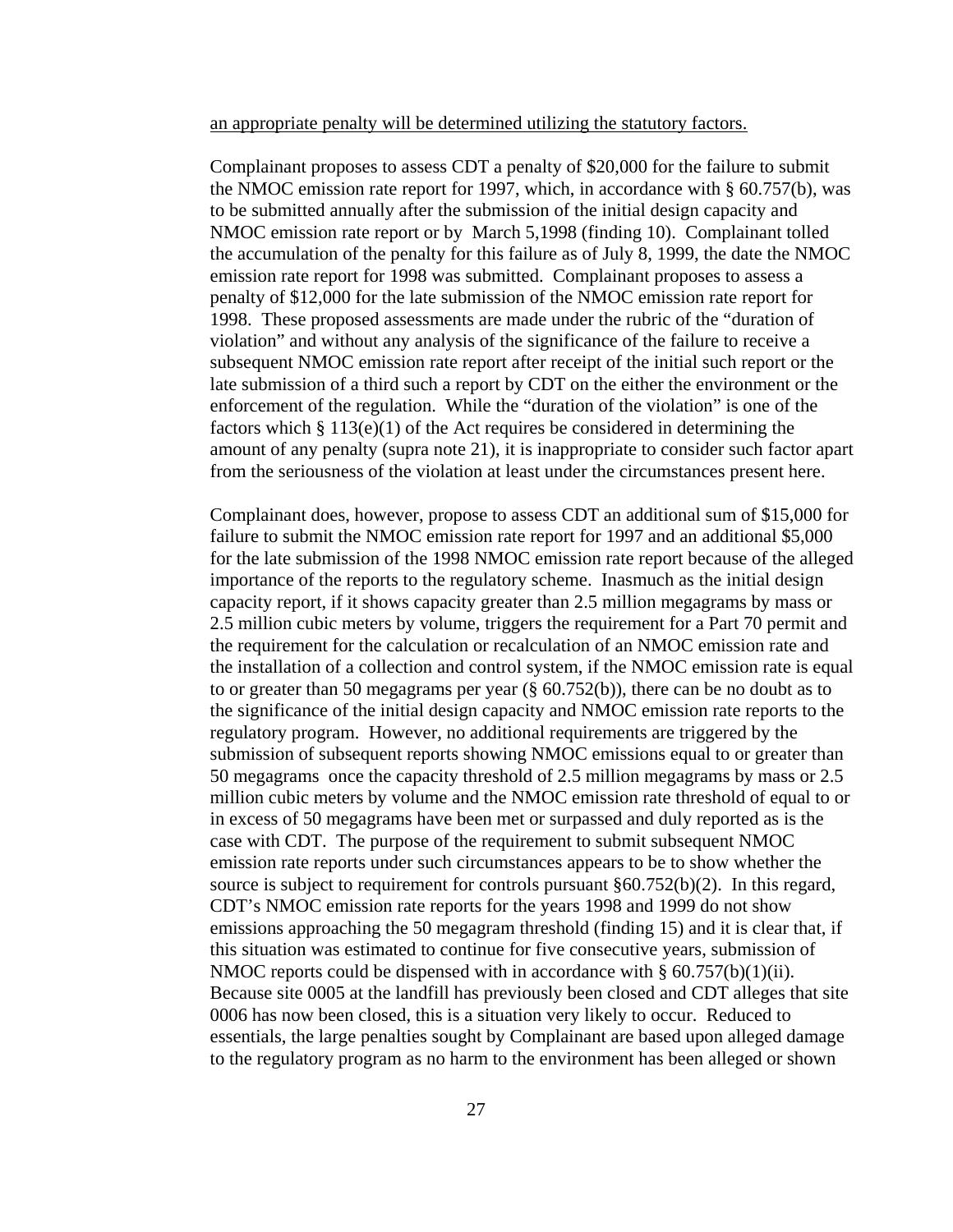(finding 31).

The initial design capacity and NMOC emission rate report, submitted by CDT on March 5, 1997, having shown an NMOC emission rate in excess of 50 megagrams a year, CDT was subject to the requirement to submit a collection and control system design plan prepared by a professional engineer within one year (March 5, 1998) and to install such a system within 30 months (August 5, 1999). Complainant proposes the assessment of a \$15,000 duration of the violation penalty for the failure to submit a collection and control system design plan on or before March 5, 1998, and an additional \$15,000 for the significance of this requirement to the regulatory scheme, even though it recognizes that the system was in operation at the time of the inspection on February 8, 1999, and that CDT could not install such a system without a design plan. Complainant did toll the accumulation of the penalty for the duration of the violation on the date of the inspection.

The importance of the plan is, of course, so that the plan may be reviewed and approved by IEPA and that the GCCS, when installed, will comply with the design and operational requirements of § 60.752.(b)(2). CDT's collection and control systems for both of its landfill sites were approved by IEPA (findings 2, 3, and 7) and there is no evidence or allegation that the systems did not comply with the regulation, § 60.752(b)(2). Under these circumstances, imposition of a large penalty for failure to submit a GCCS plan is simply not warranted. Moreover, it is at least arguable that if, as appears to be the case, the collection and control systems complied with the regulation, the failure to submit a collection and control system design plan is a type of dependant violation which does not warrant a separate penalty. See, e.g., Polychlorinated Biphenyls (PCB) Penalty Policy (April 1990) at 13 (lack of inspections and lack of records of inspections warrant one violation, failure to inspect).

Complainant proposes the assessment of \$30,000 for the late submission of CDT's Title V permit application. This is based on the assertion that, in accordance with 40 C.F.R. § 70.5 (a )(1), the application should have been submitted no later than 12 months after CDT became subject to the permit program or March 12, 1997, when in fact the application was not submitted until June 30, 1999. According to Complainant, this was a delay of 28 months, for which the Penalty Policy specifies a penalty of \$30,000. No additional penalty for the importance of this requirement to the regulatory scheme is proposed, perhaps for the good reason that Part 70 does not impose new or additional requirements. Rather, the purpose of Part 70 permitting appears to be to facilitate enforcement and compliance by having a site where all requirements applicable to an affected source may be readily accessed by regulators as well as the public (finding 30).

As we have seen, CDT's initial landfill site designated 0005 was opened and closed prior to the effective date of the Emission Guidelines and Subpart WWW.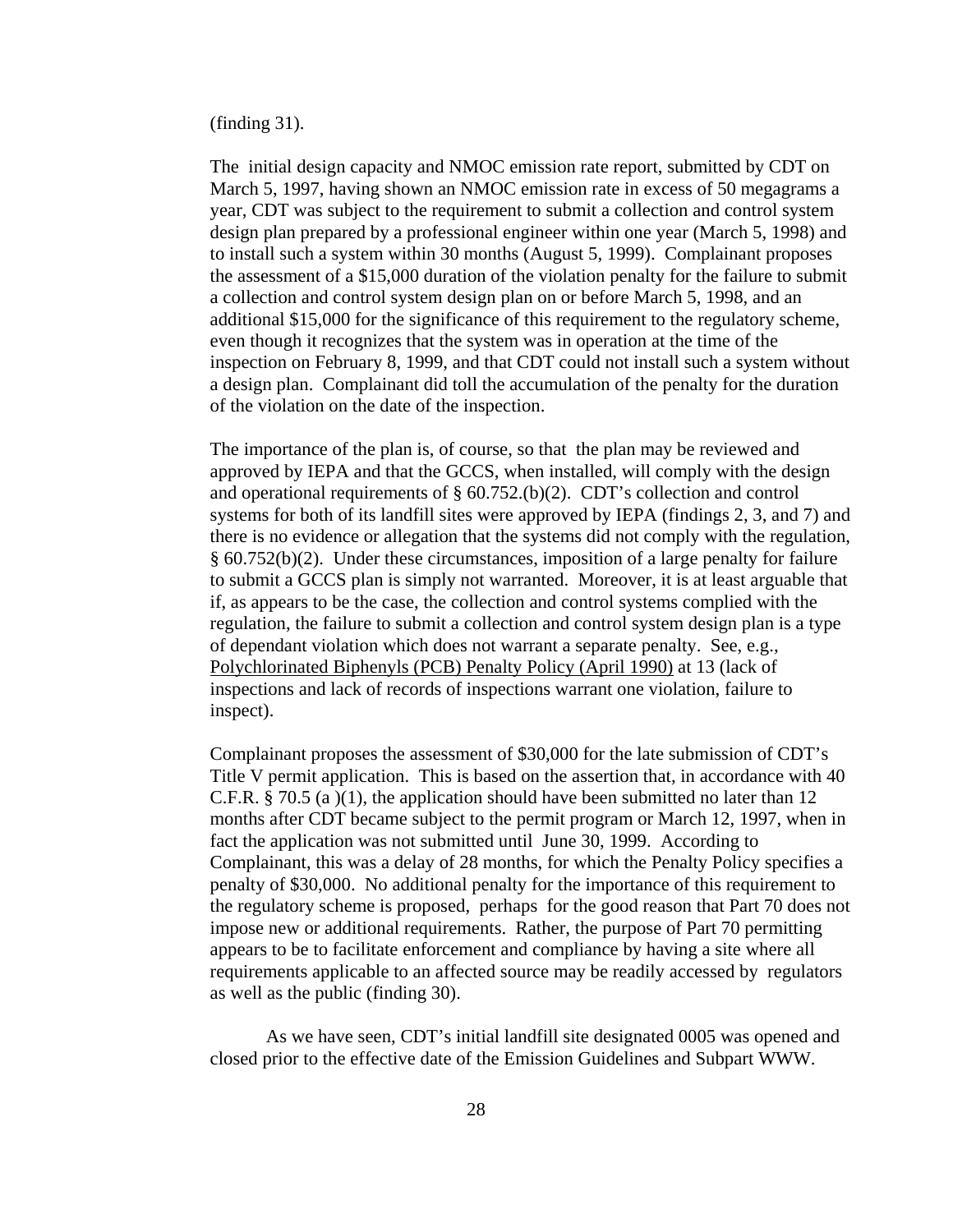(finding 2). Permits for the installation and operation of a "gas collection and management system"and a "landfill gas recovery and flare system" at this site were issued to CDT by IEPA in November 1990 and December 1991 (Id.). In January 1993, IEPA issued a permit for the construction and operation of a new solid waste management facility for the disposal of general municipal and non-hazardous special waste designated 0006 (finding 3). Operating authorization for a gas extraction/ collection system at this site was conditionally approved on October 29,1999 (Id.). These permits support CDT's contention that its activities at the landfill were approved and permitted by IEPA. Although no officer or employee of CDT testified at the hearing, the EPA inspectors concluded, and Mr. Noble testified, that CDT was surprised that the NMOC reporting requirements included a closed landfill (findings 20 and 25).

In April 1995, CDT entered into a Gas Rights Agreement with KMS Joliet Power Partners (KMS) for the purpose of authorizing KMS to extract landfill gas from the landfill premises (findings 4 through 6). Under the Agreement, KMS was responsible for securing all permits and authorizations necessary for the extraction of landfill gas from the landfill premises, the generation of electricity from that gas and the transmission of electricity to the purchaser (finding 6). In addition, KMS was responsible for compliance with all laws including environmental laws concerning land, air, water and noise in the performance of its obligations under the Agreement, not only with respect to the Project Facility and the existing Gas Management System, but also with respect to the gas management system to be installed by CDT on site 0006 (Id.). Because the Agreement was entered into prior to the promulgation of the Emission Guidelines and Subpart WWW, no question of contracting away or attempting to contract away liability for compliance with a federal statute or regulation arises. Subpart WWW is generally applicable to the owners or operators of municipal solid waste landfills rather than owners or operators of gas collection and control systems, however, and the Agreement does not relieve CDT of its obligation to comply with NSPS. By reducing the proposed penalty because of the Agreement with KMS, Complainant has conceded that mitigation for this reason is proper.

Further evidence of CDT's good faith efforts to comply is the fact that in May 1998, it contracted with an environmental firm to review the permitting status/operational practices of the gas management system operated by KMS at the landfill (finding 18). These may be the consultants referred to in the letter to EPA, dated September 22, 1999 (finding 22), upon which it allegedly relied in concluding that no further reporting or testing would be necessary.

It is true that on November 17, 1998, the IEPA, based on a record review, issued a Non-Compliance Advisory to CDT pointing out that, based on the initial NMOC emissions report, it was required to install a gas collection and control system and to apply for a CAPP permit (finding 16). Neither the Non-Compliance Advisory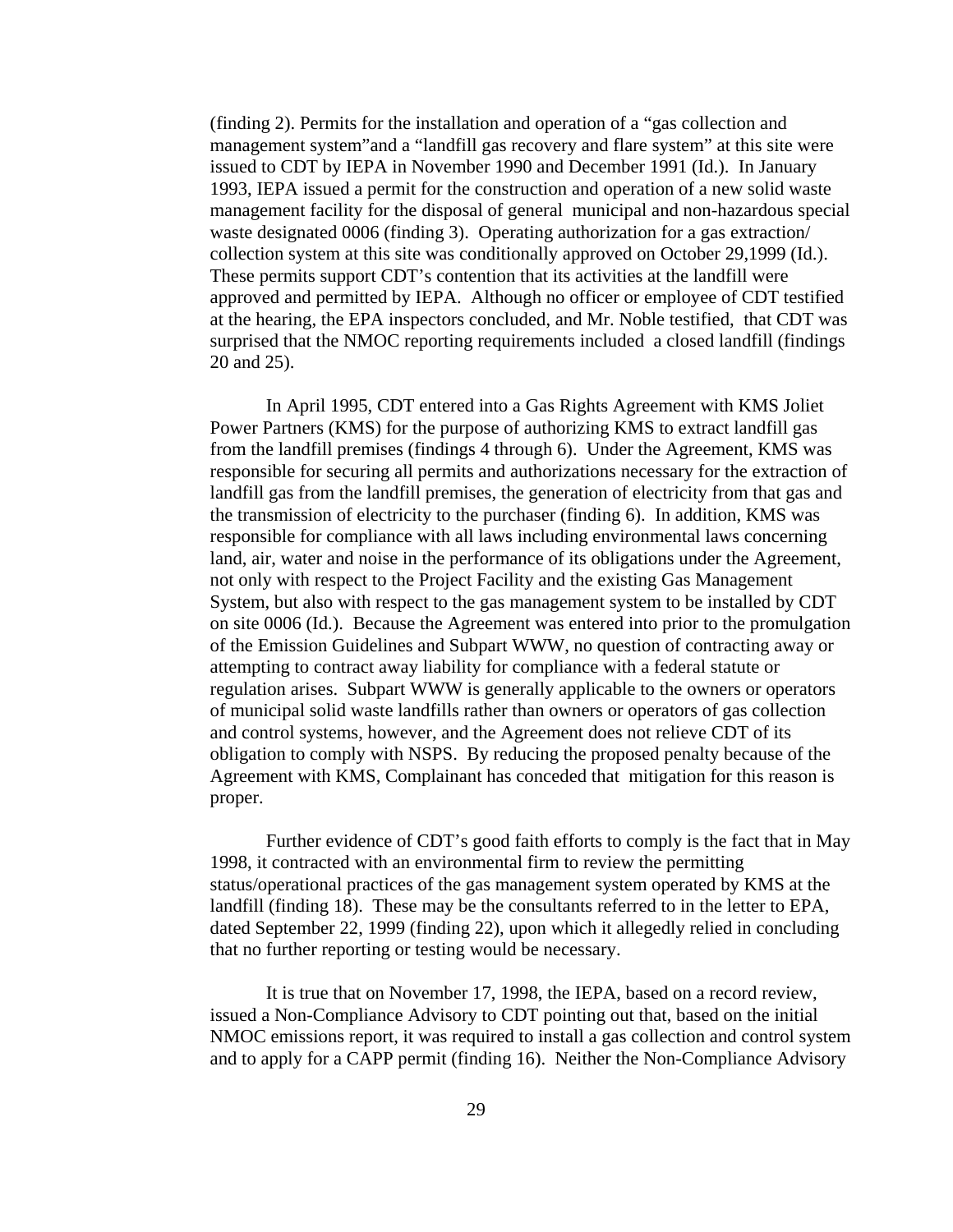nor the IEPA letter forwarding the Advisory contained any recognition of the fact that site 0005 had been permanently closed, that a permitted gas collection system had been in operation at that site since at least April, 1998, that a construction permit for the installation of a GCCS at site 0006 had been issued, and that KMS had been issued a construction as well as an operating permit for the gas combustors and a construction permit for the reciprocating engines (findings 2, 3, 7 and 23 ). These were among facts pointed out to IEPA in a letter from CDT by counsel, dated January 29, 1999 (finding 17), which, for all that appears, elicited no response from IEPA.

It is concluded that whether considered as evidence of CDT's "good faith efforts to comply" and/or "other factors as justice may require" the permits issued to CDT and KMS by the IEPA must be considered in determining an appropriate penalty. After all, the purpose of Subpart WWW is to control landfill emissions and CDT and/or KMS appear to have been accomplishing that objective in whole or in part under permits from IEPA . Under all the circumstances, it is concluded that a penalty of \$10,000 adequately accounts for the duration and seriousness of CDT's failure to submit a NMOC emissions rate report for 1997, the delayed submission of such a report for 1998; that \$2,500 adequately accounts for the seriousness of CDT's failure to submit a GCCS design plan and that \$10,000 adequately accounts for the duration and seriousness of CDT's delay in filing an application for a Title V permit. There is no evidence that CDT enjoyed any economic benefit from the violations, no evidence of prior violations and, of course, no evidence of the payment of penalties for the same violations as shown here.

Two matters warranting brief mention here are: (1), the delegation authorizing IEPA to implement and enforce NSPS and (2), CDT's argument that the regulations are too confusing and difficult to understand to be enforceable.

Regarding (1), the IEPA letter, dated May 21, 1996, does state that the IEPA will be implementing the NSPS pursuant to the existing delegation agreement between IEPA and USEPA. The agreement, however, specifically provides that EPA's concurrent authority [to enforce the statute and regulation] is in no way limited and this reservation is authorized by the Act (finding 26 ). Moreover, this is not a grossly unfair case of dual enforcement, where IEPA and USEPA are each seeking penalties for the identical or similar violations. Although the IEPA letter may be somewhat misleading and certainly strengthens CDT's argument that it had a right to rely on advice, non-advice from IEPA<sup>23</sup>, it is clear that Complainant's authority to prosecute this action is not limited by the delegation to IEPA.

<sup>&</sup>lt;sup>23</sup> CDT's prehearing letter, dated June 2, 2000 (R's Exh 24). There is, however, no evidence to support the assertion that CDT and KMS were assured by IEPA that they had satisfied all applicable regulations.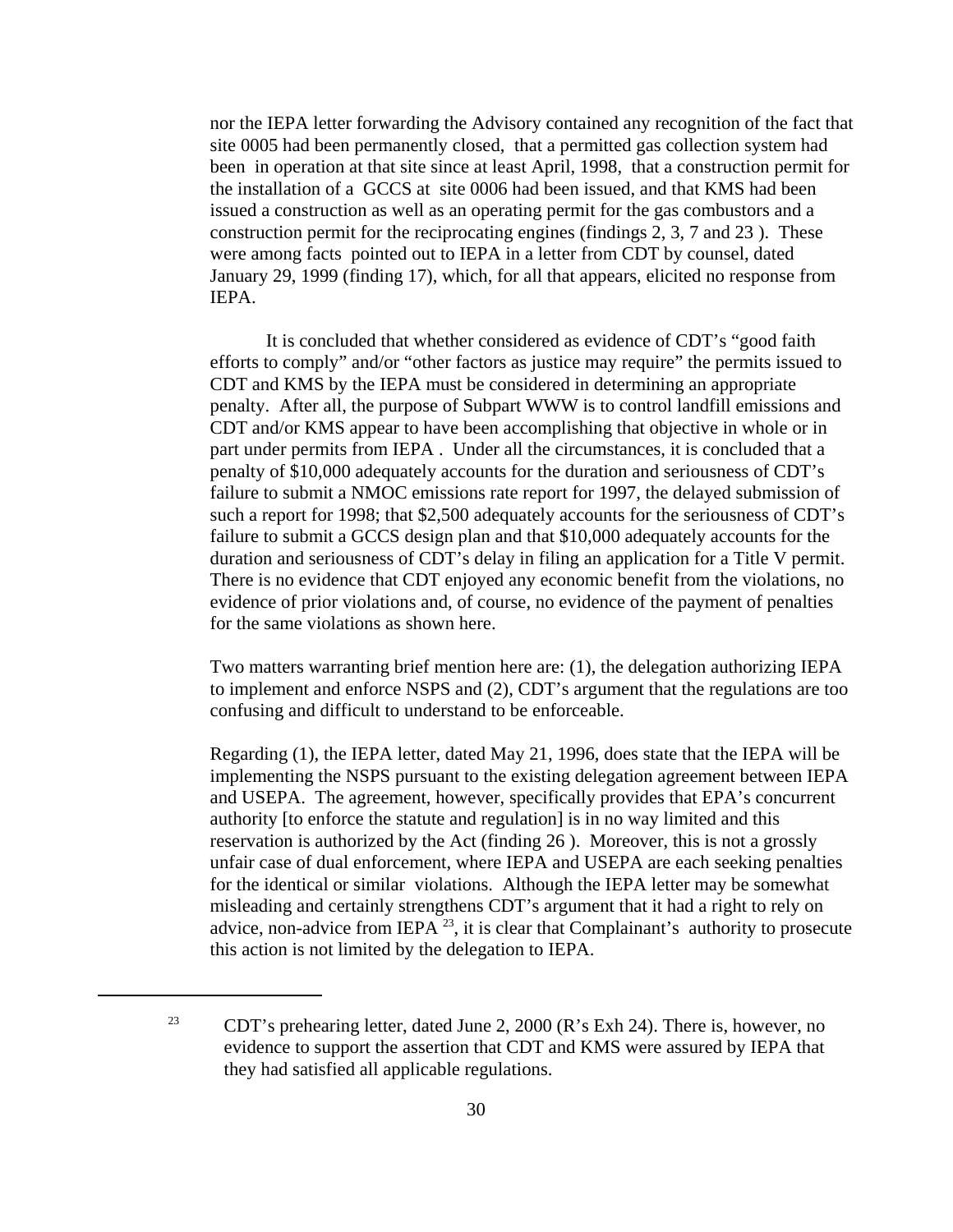Regarding (2), there can be no doubt that the regulations at issue are complex. Mr. Noble so testified and the fact that EPA found it necessary to issue an amendment in 1998 correcting and clarifying the regulatory language would seem to settle the matter (findings 8 and 26 ). Moreover, it is not apparent that the statement in the amendment to the effect that, if a landfill design capacity is less than either 2.5 million Mg or 2.5 million cubic meters, it is exempt from all requirements except the design capacity report is strictly accurate (notes 11 and 12, supra). Rather, it appears that as written such a landfill may be exempted from the submission of annual NMOC emissions reports only in accordance with  $\S$  60.757(b)(1)(ii), i.e., if the estimated emission rate is less than 50 megagrams per year in each of the next 5 consecutive years. Apparently an exemption beyond that in  $\S$  60.757(b)(1)(ii) was intended to be included in  $\S$  60.752(a), but was omitted. Be that as it may, it is concluded that the regulations are comprehensible and not so confusing as to be unenforceable.

Regarding CDT's financial condition, the Dun & Bradstreet report cited in the Penalty Calculation is not in evidence and Complainant has acknowledged that it did not have sufficient data to evaluate CDT's ability to pay [the penalty proposed] (finding 31). Under Rule 22.24 of the Rules of Practice (40 C.F.R. Part 22), Complainant has the burden of persuasion that the violation occurred as alleged in the complaint and that the penalty proposed is appropriate. Where as here the statute specifying the factors to be considered in determining a penalty includes matters such as "the size of the business and the economic impact of the penalty on the business", sometimes referred to simply as "ability to pay", Complainant's burden includes some minimal showing from which it may be inferred that respondent has the ability to pay the penalty proposed. See, e.g., New Waterbury, Ltd, TSCA Appeal No. 93-2, 5 E.A.D.529 (EAB. October 20, 1994). Only after Complainant has made that initial showing, may it be said that the burden of going forward with evidence on that issue shifts to respondent.

Here, the only inference that can be made is that CDT lacks the ability to pay any penalty and Complainant has treated "ability to pay" as solely a matter of mitigation, the burden of which is on CDT This it may not do.

Under CAA § 113(d)(2)(A), administrative civil penalty proceedings under § 113(d)(1)(A) are clearly subject to the Administrative Procedure Act, 5 U.S.C. § 551 et seq., and under the APA (5 U.S.C. § 556(d)) "(e)xcept as otherwise provided by statute, the proponent of a rule or order has the burden of proof."Complainant is the proponent of an order, there is nothing in the statute of concern here which otherwise provides and burden of proof in the quoted phrase means" burden of persuasion".24

 $24$  Director Office of Workers' Compensation Programs v. Greenwich Collieries, 512 U.S 267, 114 S.Ct. 2251 (1994).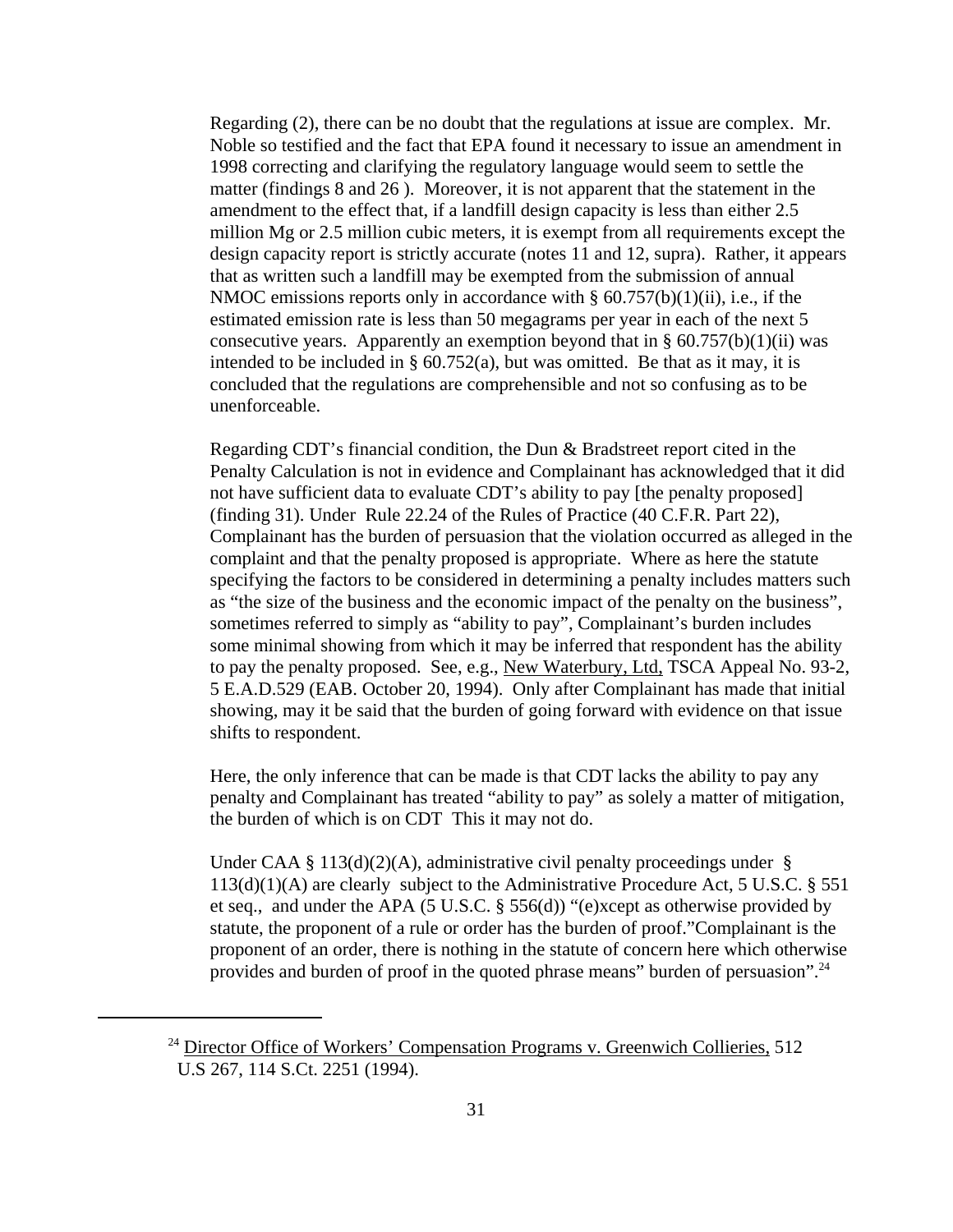A multitude of cases decided prior to Greenwich Collieries, supra, which construed statutes indistinguishable from CAA  $\S$  113(e)(1) in that "ability to pay" is among factors required to be considered in determining the amount of any penalty, have held that the agency or director as the proponent of an order must come forward with evidence as to respondent's financial condition.. See, e.g., Merritt v United States, 960 F.2d 15 ( $2<sup>nd</sup>$  Cir 1992) ability to pay, section 13(c) of Shipping Act); Dazzio v. F.D.I.C, 970 F.2d 71(5th Cir. 1992) (appropriateness of penalty with respect to size of financial resources of member bank or person charged, 12 U.S.C.§ 1828(j)(4)(B)); Hutto Stocktard v. U.S. Department of Agriculture, 903 F.2d 299 (4<sup>th</sup> Cir. 1990) (Packers and Stockyards Act, 7 U.S.C. § 213(a), effect of penalty on persons's ability to continue in business) and **Bosma v. U.S. Department of Agriculture**, 754 F.2d 804  $(9<sup>th</sup> Cir. 1984)$  (Packers and Stockyards Act, ibid). If this is the rule when "burden of proof" as used in the APA is interpreted to mean only the burden of production, a fortiori is it the rule when that phrase is construed more broadly to mean "burden of persuasion." See also United States v.Dell'Aquilla, 150 F.3d.329 (3rd. Cir 1998) (district court abused its discretion in imposing fine under CAA  $\S$  113(e)(1) without considering defendants' financial condition).

Because there is no evidence of CDT's income, this is not a case where there is any basis for applying a penalty policy rule of 4% of gross income as the EAB found was appropriate in New Waterbury. Neither the Dun & Bradstreet report referred to in the Penalty Recalculation, which allegedly shows that CDT has a negative net worth, or counsel's letter, dated September 25, 1999, setting forth estimates of landfill closure costs, is in evidence (finding 32). The Combined Balance Sheet, which was admitted into evidence over Complainant's strenuous objection, is the only evidence in the record of CDT's financial condition. The Combined Balance Sheet does reflect substantial assets (as well, it might be added, substantial liabilities), over \$3,730,000 of which are pledged to IEPA for landfill closure and presumably not available for the payment of penalties or other obligations, and a money market account in excess of \$527,000, which is allegedly also reserved for landfill closure costs. While no evidence supports asserted landfill closure costs of \$6.5 million, it is mere speculation to assume that any portion of the mentioned sums will be available for the payment of penalties. Although a penalty of \$22,500 might otherwise be appropriate, Complainant has totally failed to carry its burden of persuasion as to CDT's ability to pay. Therefore, no penalty is assessed.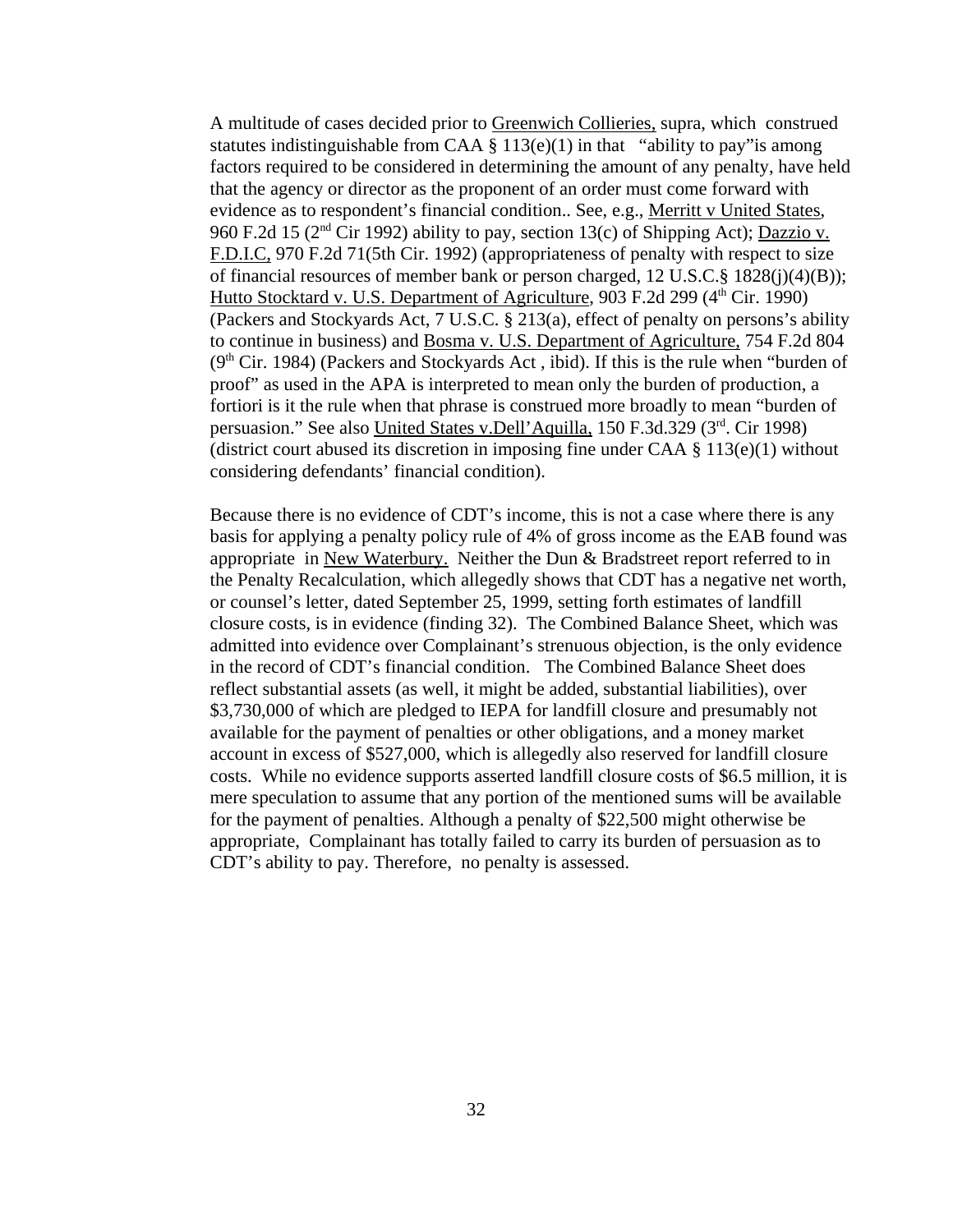## **Order**

Count 4 of the complaint is dismissed. CDT Landfill Corporation is found to have violated the Act and regulations as alleged in Counts 1, 2, and 3 of the complaint. For the reasons set forth above, however, no penalty is assessed for these violations.<sup>25</sup>

Dated this \_\_\_\_\_\_\_\_\_\_\_\_\_\_\_\_\_\_\_\_day of April 2002.

Spencer T. Nissen Administrative Law Judge

\_\_\_\_\_\_\_\_\_\_\_\_\_\_\_\_\_\_\_\_\_\_\_\_\_

 $25$  Unless this decision is appealed to the Environmental Appeals Board in accordance with Rule 22.30 (40 C.F.R.Part 22) or unless the EAB elects to review the same sua sponte as therein provided, this decision will become the final order of the EAB and of the Agency in accordance with Rule 22.27 (c).